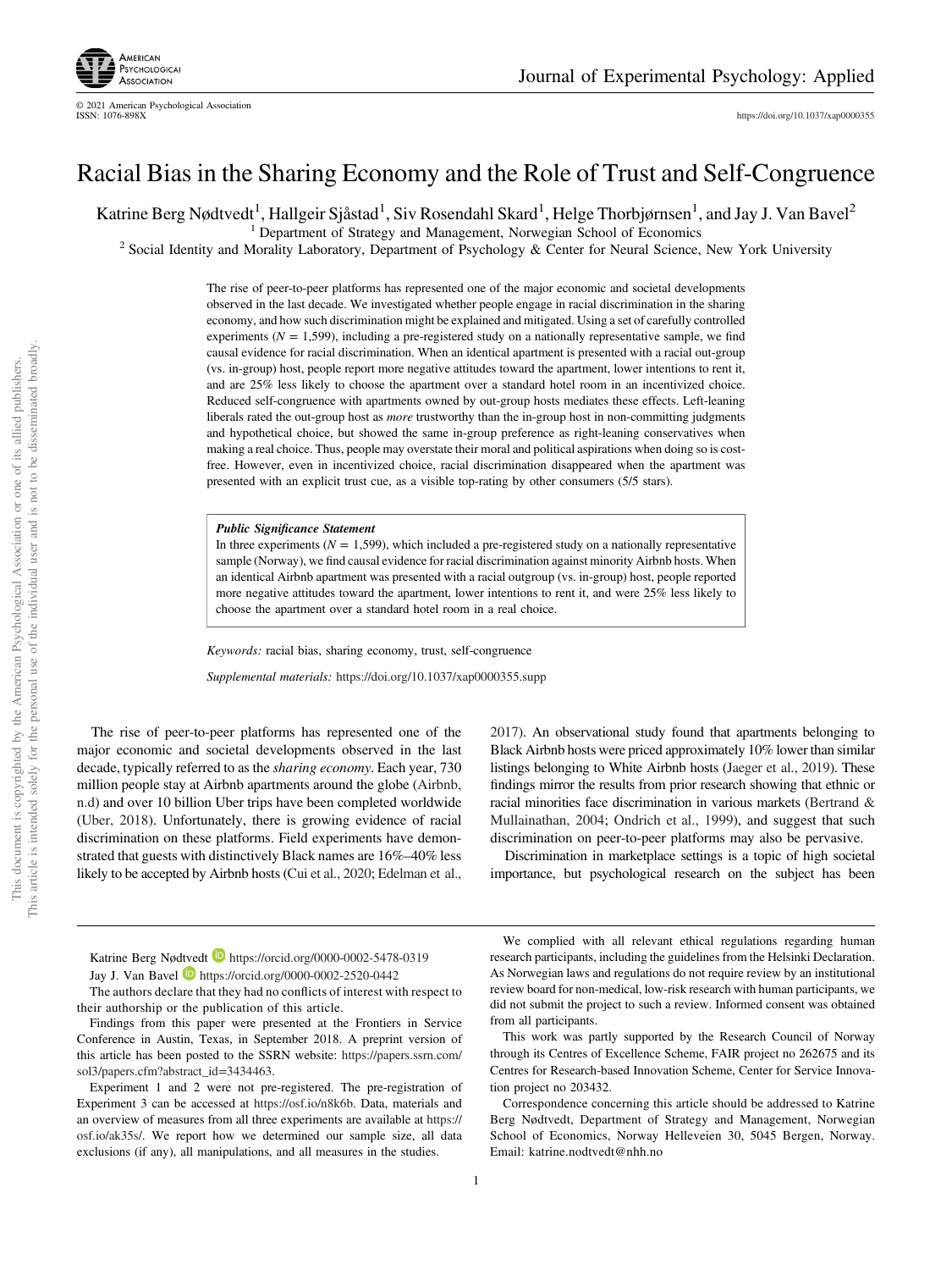surprisingly sparse. Although economic research has provided a useful overview of the extent of discrimination in domains such as housing (Ondrich et al., 1999), labor (Bertrand & Mullainathan, 2004), and product markets (Zussman, 2013), less is known about psychological drivers and effective remedies. Field experiments, where fictitious requests are sent to real Airbnb hosts with either prototypical white- or black-sounding profile names, provide evidence of discrimination against ethnic minority Airbnb guests (Cui et al., 2020; Edelman et al., 2017). Both studies found that requests sent from profiles with black-sounding names were significantly less likely to be accepted by the hosts. However, providing reviews by previous hosts eliminated discrimination, whereas a positive self-description written by the guests themselves did not have any impact (Cui et al., 2020).

Although previous research provided initial evidence for racial discrimination on Airbnb, the psychological process underlying these decisions has been left unexamined. Why do people act this way? The studies by Cui et al. (2020) and Edelman et al. (2017) both applied a theoretical framework from economics, namely the notion of "statistical discrimination" as opposed to "taste-based discrimination" (Guryan & Charles, 2013). The taste-based discrimination model states that some people might have a preference not to interact with members of certain social groups, and that they will be willing to pay a cost in order to discriminate against members of the disliked group (Becker, 1957). Statistical discrimination theory argues that discrimination in various transactions happens not because the discriminating party has a distaste for certain groups, but because a lack of precise knowledge about the specific individual leads to greater reliance on stereotypical, group-based information (Phelps, 1972).

What neither of the previous studies provides, however, is a test of which stereotypical beliefs and specific judgments are at work in producing racial discrimination on Airbnb. That is, the theoretical framework applied in previous studies does not predict what specific traits judgments are likely to place minority individuals in a negative light, which trait judgments that will influence consumer choice, and whether specific beliefs about the Airbnb host might have "spillover"-effects on how the rental apartment is perceived. Finally, statistical discrimination theory does not indicate whether there are certain groups of individuals who will be more or less likely to discriminate than others.

In our view, this suggests that a broader psychological perspective is needed to understand the drivers and remedies of racial discrimination. Moreover, by using controlled experiments, hypotheses about the underlying decision process can be tested empirically. The studies by Cui et al. (2020) and Edelman et al. (2017) both employed a field experimental design in an Airbnb setting, which enables causal inference but does not easily allow for survey questions or other process measures. For that reason, these studies did not indicate whether discrimination was related to certain types of beliefs and not to others, or establish *why* externally provided information was more effective than self-provided information (Cui et al., 2020). As a natural next step in racial bias research in the sharing economy, we suggest that a proper understanding of the process driving discrimination is crucial for both psychological theory and applied interventions.

#### Theoretical Framework

In the current investigation, we apply a theoretical framework that integrates social psychological theories of prejudice and discrimination, as well as theories of identity-related consumer behavior to understand racial discrimination in the sharing economy. Specifically, we build on elements from the social identity perspective (Hornsey, 2008), theory of group-based trust (Foddy et al., 2009), intergroup threat theory (Stephan et al., 2009), and theories of identity and self-concept in consumer behavior (Berger & Heath, 2008; Escalas & Bettman, 2005; Sirgy, 1982). On this basis, we conducted three controlled experiments to test a set of specific hypotheses about racial discrimination on Airbnb and the psychological process underlying such discrimination.

#### In-Group Bias and the Social Identity Perspective

A vast literature in social psychology has been dedicated to the issues of group-based prejudice and discrimination. At the core of this research is the phenomenon of in-group bias. Across a wide range of outcomes, people display a tendency to favor their own group, seemingly only because they belong to it (Brewer, 1979; Dunham, 2018). The seminal framework of Social Identity Theory (Tajfel, 1982) was built from this observation, suggesting that the mere act of categorizing people as in-group or out-group members will tend to produce in-group favoritism, even when the groups are assigned based on minimal criteria and there is no history of conflict between the groups (Tajfel et al., 1971). According to Social Identity Theory people derive parts of their identity from their attachments to different groups, and they tend to behave in ways that support a positive view of their in-groups (Hogg, 2016). This ingroup bias manifests itself in a wide range of outcomes, from evaluating in-group members more favorably on positive traits (Platow et al., 1990), to allocating more rewards to the in-group at the cost of an out-group (Tajfel, 1970).

# Social Identity and Trust

One particularly important category of group membership for many people, is race and ethnicity (Richeson & Sommers, 2016). When people encounter different potential hosts on the Airbnb platform, the social identity perspective suggests that people will have a systematic tendency to form more positive impressions of the racial in-group hosts than racial out-group hosts—even when other sources of information are identical. Building on this, we argue that there is one kind of trait judgment that is especially relevant to people's attitudes and willingness to rent an Airbnb apartment and that is *trust*. Trust is key to facilitate economic exchange, since marketplace interactions often involve a combination of future uncertainty and asymmetric information between seller and buyer. On Airbnb, the host possesses more information about their apartment than the guest, and distrust in the host can lead to uncertainty on part of the guest as to whether photos and descriptions provided are actually accurate. The relative lack of formal regulation of Airbnb might further elevate the importance of mutual trust. However, people tend to rate in-group members as more trustworthy (Falk et al., 2014; Platow et al., 1990) and trust in-group members more than out-group members based on the belief that in-group members will favor each other (Foddy et al., 2009). Further, the perceived untrustworthiness of out-groups is uniquely predictive of actual marketplace discrimination (Zussman, 2013). For these reasons, we predicted lower demand for apartments that are owned by out-group hosts than in-group hosts,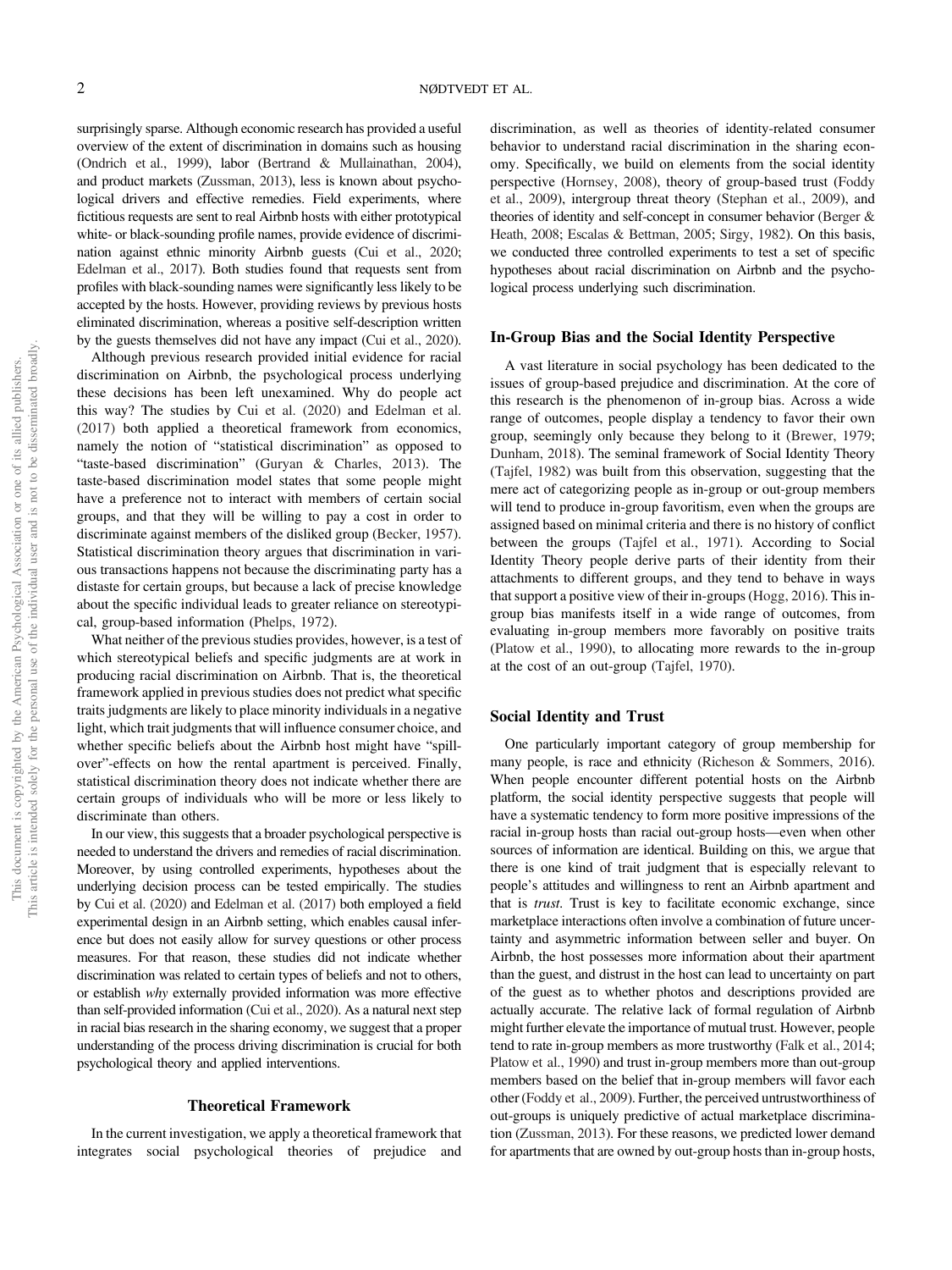and that lower trust perceptions of out-group hosts would partly explain this effect through statistical mediation.

If trust perception is a factor underlying discrimination, providing explicit trust cues may mitigate bias. Prior research has found that reputation-based information can reduce racial discrimination among Airbnb users (Cui et al., 2020). However, as the previous research has not included measures of psychological variables, there is still a lacking understanding of why, when, and for whom reputation-based information is effective. The current experiments were designed to investigate those questions as well, to build a deeper understanding of racial discrimination in the sharing economy.

# Social Identity and Self-Object Congruence

In addition to trust perceptions, a second path through which social identity might lead to discrimination on Airbnb is through feelings of perceived congruence between oneself and the apartment (hereafter referred to as *self-object congruence*). Theory of identity-based consumer behavior states that people use products, brands, and services in order to construct and communicate their own identity (Belk, 1988; Berger & Heath, 2008; Reed et al., 2012). People prefer products and brands that converge with their real or desired sense of self (Aguirre-Rodriguez et al., 2012; Sirgy, 1982), and prefer products and brands used by in-groups rather than out-groups (Escalas & Bettman, 2005). In light of Social Identity Theory these preferences can be seen as ways to express attachment to the in-group, or they might reflect people's tendency to use group norms to guide their behavior. In any case, if we conceive of an Airbnb apartment as an experiential product that an individual can choose to consume or not, we would expect people to favor an in-group host's apartment, in part, because people will experience greater self-object congruence with the apartment. Put differently, people will tend to prefer an apartment if they know it belongs to someone like themselves.

This prediction is also supported by research on sharing, as people are generally more willing to share items with people belonging to their in-groups, such as family or close friends (Hellwig et al., 2015). Conversely, people are often averse to share items with strangers (Hazée et al., 2017), and particularly with disliked individuals (Newman et al., 2011). In sum, the literatures on identitybased consumer behavior, sharing, and contamination all support the prediction that perceived self-congruence will make a consumer more positive to use or consume an object.

If lower self-object congruence is a driver of racial discrimination, a possible strategy to mitigate discrimination could be to signal similarities between the out-group member and the in-group. According to the social identity perspective, the categorization of people into groups is a flexible process, and the criteria for parsing the social environment into "us" and "them" can vary across situations (Tajfel, 1970; Turner et al., 1994). Both highlighting multiple social identities (Crisp & Hewstone, 2007), and making a common social identity salient has been shown to be effective in some contexts of intergroup discrimination (Gaertner et al., 1996; Van Bavel & Cunningham, 2009). We experimentally test this explanation in the current research.

## The Moderating Role of Individual Differences

Although individuals from both sides of the political spectrum can display discrimination (Brandt et al., 2014), racial discrimination against the out-group in the current experiments (non-Western immigrants) is more common among people with a conservative or right-leaning political ideology (Ceobanu & Escandell, 2010; Sidanius et al., 1996). We therefore predict that people with a right-leaning (vs. left-leaning) political orientation will be more negative toward the Airbnb apartment with an outgroup host. We also predict that political orientation is related to the degree to which people experience the hosts as trustworthy, and the degree to which people experience self-object congruence with the Airbnb apartment. Specifically, we expect that conservatives (to a larger extent than liberals) will rate the out-group host as less trustworthy than the in-group host, and rate the out-group host's apartment as less self-congruent.

Another dimension of enduring individual differences likely to affect evaluations of an in-group versus out-group host and their apartments, is beliefs about the threat of the out-group in question. Perceived out-group threat is viewed as a central antecedent of discrimination across various theoretical perspectives (Böhm et al., 2020; Sherif et al., 1954; Stephan & Stephan, 2000). Threat perceptions have been found to explain out-group hostility better than general prejudice measures, because they relate more closely to the specific emotional and behavioral response evoked by an out-group (Cottrell et al., 2010). Previous research has also found threat to be predictive of out-group distrust and out-group derogation (Voci, 2006). We predicted that participants' perceptions of an out-group as threatening to important aspects of their society would make participants more distrustful when encountering a member of that group on the Airbnb platform. We also predicted higher levels of perceived threat to increase motivation to dissociate oneself from the threatening group, which would manifest as reduced perception of self-object congruence with the out-group host's apartment. Research on symbolic contamination has shown that people devalue products they perceive to have been in contact with a source they regard as immoral (Newman et al., 2011), and we expect a similar effect to arise from perceptions of a group being threatening. We expect that people who perceive an out-group as more threatening will display more reluctance toward renting an Airbnb apartment from an out-group host.

## Current Research

The main goal of the current investigation is to build a better understanding of discrimination based on race and ethnicity in the sharing economy. In constructing our theoretical framework, we included variables from different perspectives, which made our framework more comprehensive than other models. For instance, research applying a threat-based approach to discrimination seldom measures self-congruence, and vice versa. By combining insights from modern social psychological theories of intergroup relations with insights from identity-related consumer behavior, we extend previous research on discrimination. By including measures of ideology, beliefs, and social perceptions as moderator and mediator variables, we attempt to provide a more fine-grained explanation for the possibility of biased treatment of racial out-groups in this reallife marketplace setting. Crucially, we also experimentally test whether the psychology of trust can reduce racial discrimination, by testing the effect of reputation-based trust cues.

Relying on controlled experiments, we manipulate the racial group membership of the host (in-group vs. out-group) of an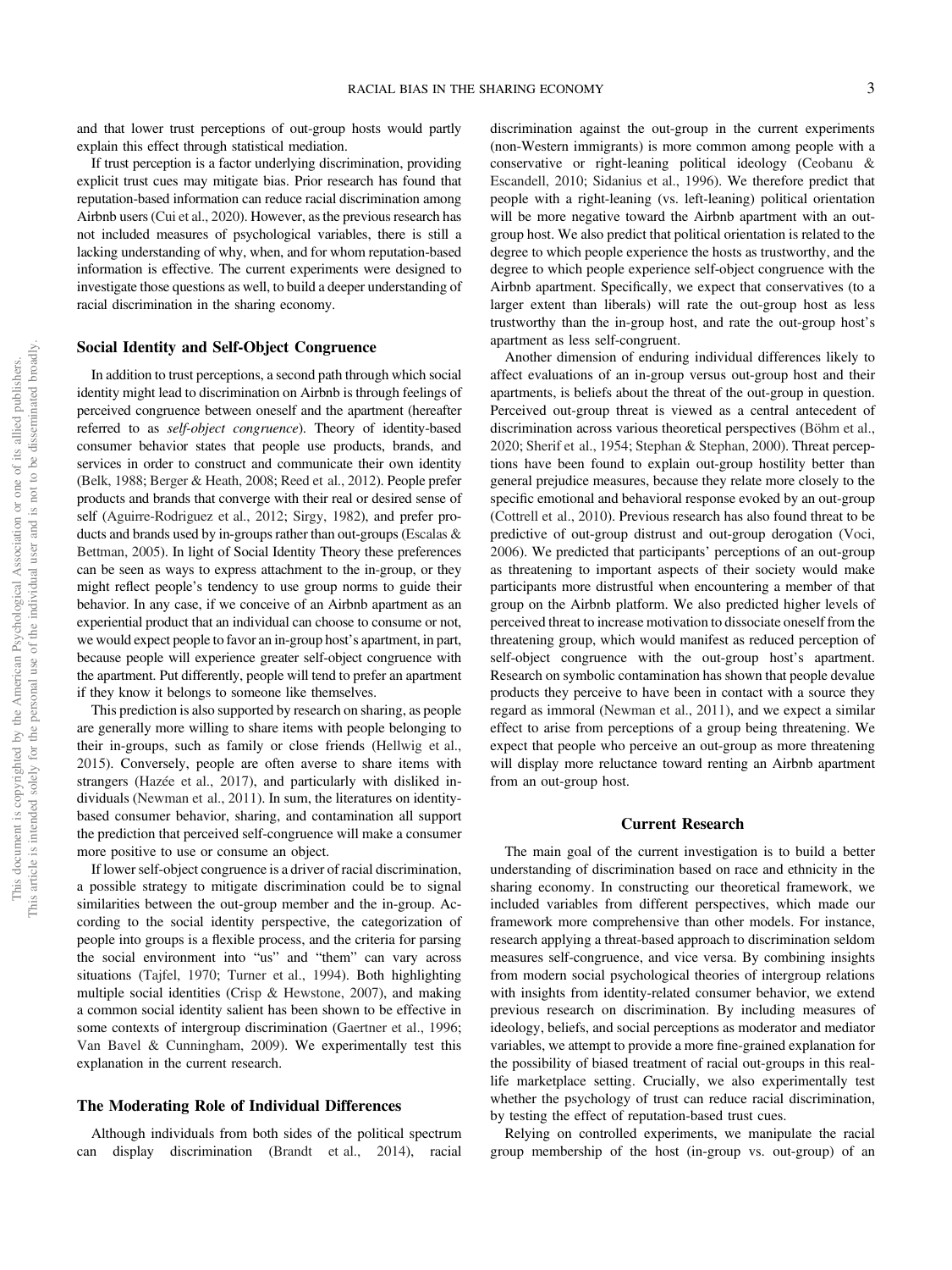otherwise identical Airbnb apartment, and examine the mediating roles of self-object congruence and trust, and the moderating roles of perceived out-group threat and political orientation (see Figure 1). As outcome measures we include general evaluations of the apartment, willingness to pay (WTP), intentions to rent it, and an actual choice between the given apartment versus a standard hotel room. Crucially, we also test the effectiveness of two distinct approaches to reduce discrimination. We add an in-group signal to the profiles of out-group hosts and vary the peer ratings from previous guests to provide an explicit trust cue. To ensure generalizability and robustness of our findings, two of our experiments use nationally representative samples of actual consumers, and our final study is a high-powered and pre-registered experiment using incentivized choice as the outcome measure.

# Experiment 1: Investigating Discrimination and Effects of an In-Group Signal

Experiment 1 had three main goals: First, we sought to test whether people discriminate against an out-group Airbnb host when evaluating an Airbnb apartment. Second, we aimed to test the moderating and mediating factors proposed in our theoretical framework. Third, we wished to test whether discrimination would

# Figure 1

*Theoretical Relationships Tested in the Current Experiments*



*Note*. Panel a shows the predicted main effect of experimentally manipulating host group membership, as well as mediation effects through host trustworthiness and self-object congruence, and moderated mediation effects of political orientation and outgroup threat perceptions. Panel b shows the predicted moderation effects by political orientation and out-group threat, and the predicted mitigating effects of two interventions (in-group signal and an explicit trust cue).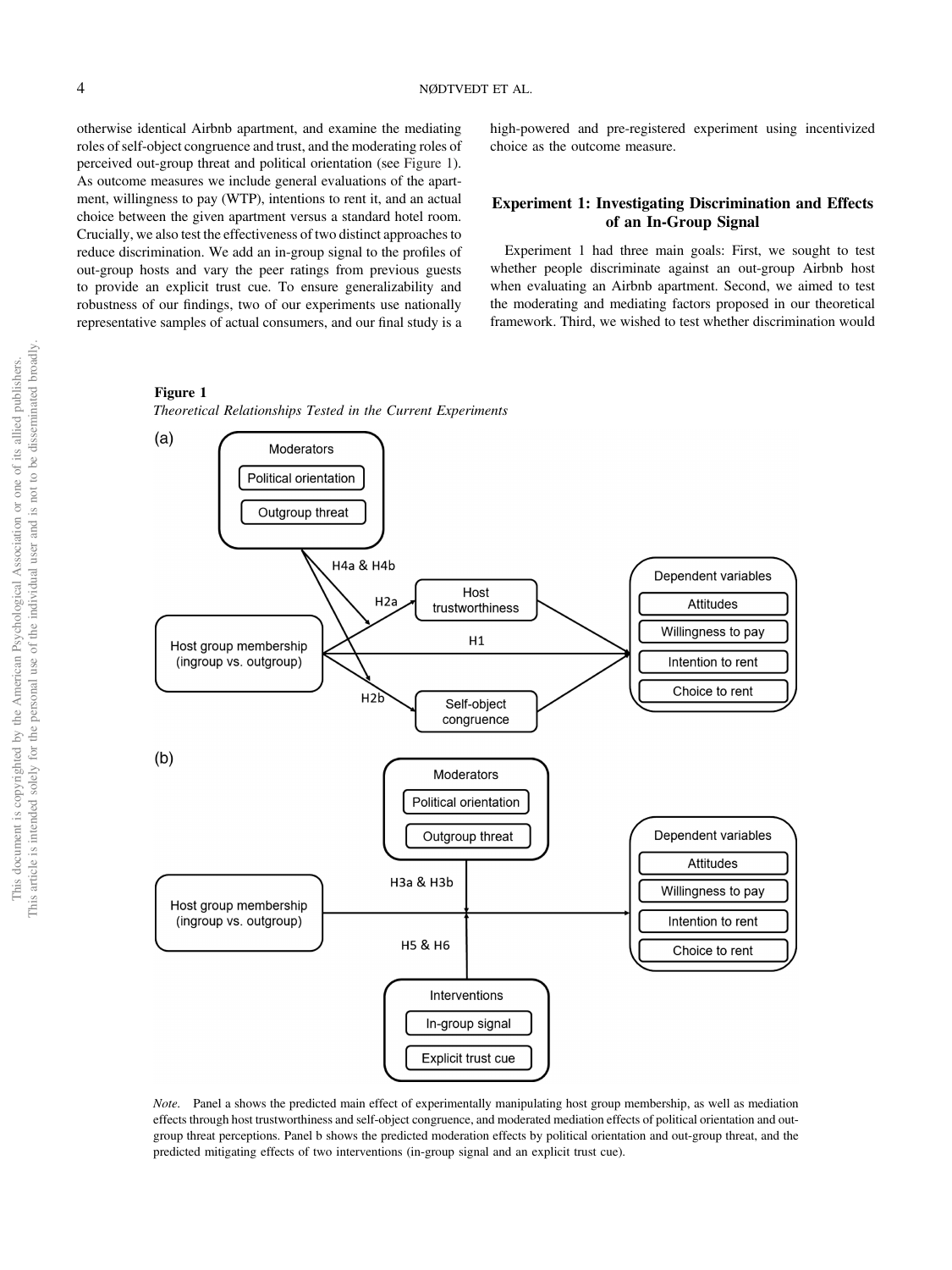be reduced by adding in-group signaling information to the outgroup host's profile.

## Method

## Sample

For Experiment 1, we recruited a sample of students from a Norwegian higher education institution, through invitation by email. Sample size was based on achieving at least 80% statistical power for a one-way *F* test to detect a medium sized effect (Cohen's  $d = 0.5$ ), which indicated that we needed at least 159 participants. However, we put no upper restriction on participants, since a larger sample would only be desirable. We collected data over a 1-week period, after which we had exceeded our sample size goal. Two hundred and twenty-five participants entered our experiment, but incomplete responses  $(n = 11)$  were excluded from analyses (leaving a total sample of 214 participants who completed the whole experiment and were included in our analyses). The final sample consisted of 56.1% females, and the mean age was  $23.7$  ( $SD = 2.47$ ).

## Manipulations

Participants were assigned to one of three different host descriptions: (a) in-group, (b) out-group, or (c) out-group with in-group symbol. We manipulated the group membership of the fictitious Airbnb hosts through stated nationality, name, and picture. We chose to use a Norwegian host as the in-group host, and a non-Western immigrant host as the out-group host. The choice of non-Western immigrants as the target of discrimination reflects an attempt to operationalize racial bias in a European context. Previous investigations of ethnic discrimination in Nordic countries have often used non-Western immigrants, especially immigrants from Muslimmajority countries (Carlsson & Eriksson, 2014; Midtbøen, 2016). In Experiment 1, the out-group host's nationality was Iraqi. The Iraqi nationality was selected because Iraqi immigrants are one of the largest groups of non-Western immigrants to Norway (Statistics Norway, 2017a), and research shows that there are negative stereotypes against this group in Norway (Bye et al., 2014).

The name selected for the Norwegian host was Martin (one of the top 15 most common male names in Norway, and the most popular name for 25-years old men in Norway, Statistics Norway, 2017b). The name used for the Arab host was Ahmed, the second most common Arabic male name in Norway<sup>1</sup> (Statistics Norway, 2017b). The profile pictures of the hosts were drawn from a pool of male face photos which are composites a large number of photos of individuals from different countries (The Postnational Monitor, 2011a, 2011b). The photo used for the Norwegian host was the photo for averages of European American males, since no photo has been constructed for Norwegian males. The photo used for the Iraqi host was the average photo of Iraqi males.

For the out-group host w/in-group signal, the name and photo were identical to the out-group host, but nationality was described as Norwegian-Iraqi. We also added information meant to signal affiliation and similarity with the Norwegian student sample in Experiment 1, through including information about common personal interests among students (such as an interest for travel, and outdoor sports), and a statement highlighting the host's bonds to Norway (see experimental stimuli in the supplemental materials for further details).

For all conditions, we made it clear through the apartment information that the host would not be present during the time of rental, in order to avoid potential confounds stemming from participants' expectations about in-person interaction with the host. However, previous research has found that discrimination is just as common for shared as for non-shared apartments (Edelman et al., 2017).

# Measure

The main dependent variables were (a) attitudes toward the Airbnb apartment, (b) intention to rent the Airbnb apartment, and (c) willingness to pay to rent the Airbnb apartment. *Attitudes* were measured with a scale composed of five items. The items were designed to tap both participants' general liking for the apartment ("How much did you like the apartment?"), their impression of attractiveness to other consumers ("How attractive do you think this apartment would be to the average student?"), and their impression of how the apartment scored on the attributes of cleanliness, standard, and niceness ("Based on your general impression, how do you believe this apartment has been rated by previous guests?"). We focused the questions on attitudes toward the apartment to minimize the influence of the host and make these items conceptually similar to a decision to rent the apartment. By posing questions about participants' beliefs about attractiveness to others and perceived previous ratings by others, we aimed to reduce social desirability in responding. *Intention to rent* the Airbnb apartment was measured with a single item: "If you were to make a decision here and now, how likely is it that you would choose this apartment?" *Willingness to pay* for the Airbnb apartment was measured with a single item: "This apartment is in the price range of 500–1500 NOK (approximately \$60–180 USD) per night. How much would you be willing to pay for this apartment per night?"

We measured three items pertaining to how participants experienced the Airbnb host. One item tapped general trustworthiness perceptions: "I think [host] can be trusted." One item tapped perceived benevolence: "I think [host] is someone who first and foremost cares about what is best for his guests." The third item tapped the perceived overlap between the self and the host: "[Host] and I probably have similar values and principles." We initially conceptualized the first two items as our measure of *host trustworthiness*, and the third item as a separate construct, labeled *self-host congruence*. However, as a part of the analysis process, we realized that there were signs of collinearity problems for these two measures. We therefore eventually chose to include the self-host congruence item as a part of the host trustworthiness measure, both because of its strong correlations with the other trust items, and because theoretically, it reflects the integrity facet of trustworthiness (Mayer et al., 1995). See the supplemental materials for further details. In our supplemental analyses in the supplemental materials, we also present findings using both versions of the measures for full transparency. The results obtained with the different versions of the measure are almost identical, and the few discrepancies that exist do not change our main conclusions.

*Self-object congruence* was measured with one item: "I immediately felt that this apartment is 'typically me.'" This measure was

<sup>&</sup>lt;sup>1</sup> The most common Arabic name in Norway is Mohammed, which we did not select because we wanted to avoid obvious connotations to Muslim religion.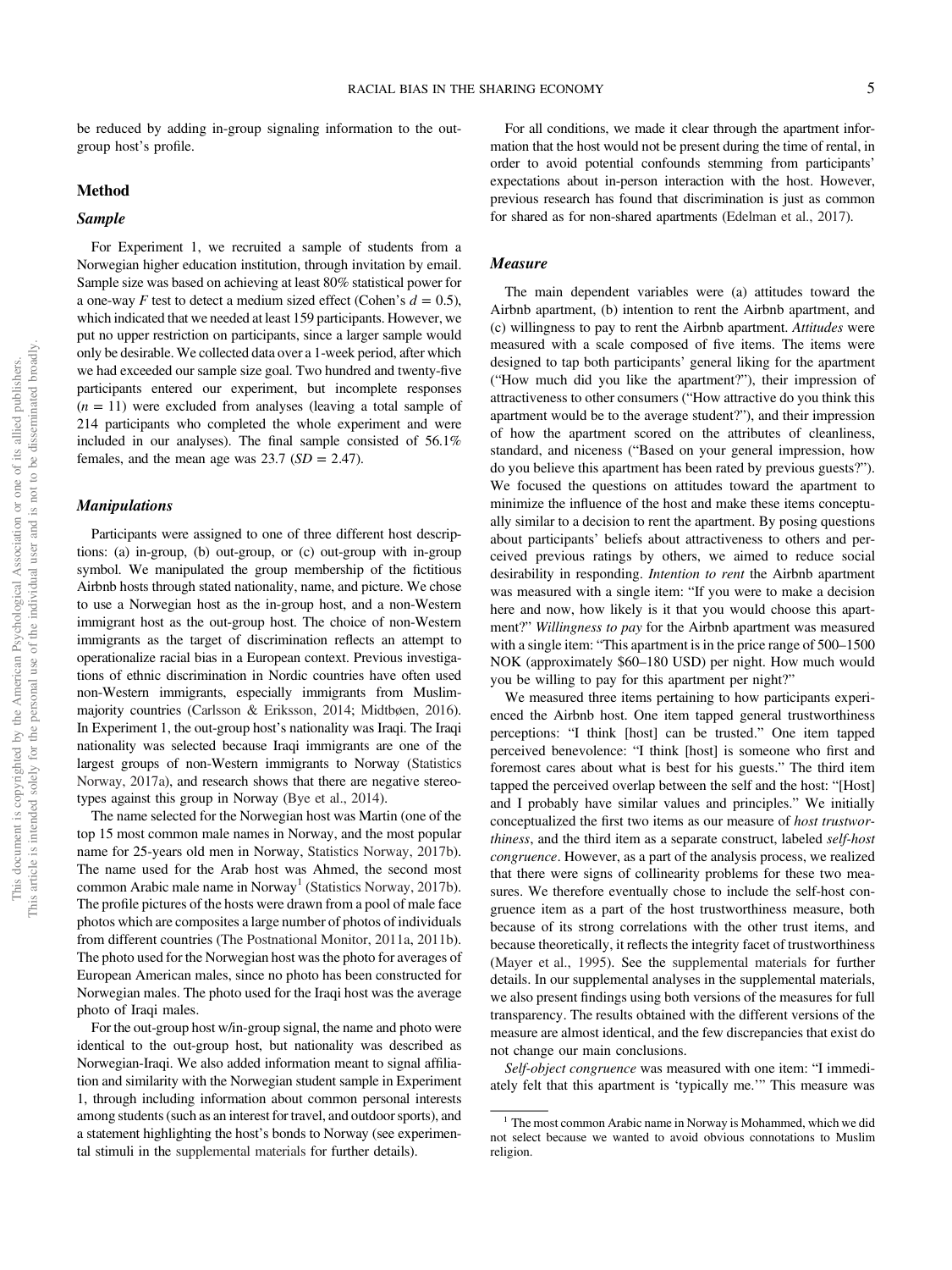partly based on the measure of self-brand connection developed by Escalas and Bettman (2005), and was intended to capture participant's emotional experience of overlap between their self-image and the Airbnb apartment.

*Political orientation* was measured on an 11-point scale ranging from 1 (*Left*) to 11 (*Right*). *Perceived out-group threat* was measured with two items, and referred to Muslims as the out-group: "To what extent do you think Muslims pose a threat to Norwegians?" and "To what extent do you think Muslims pose a threat to Western culture?." The reason we chose to measure threat with reference to Muslims, and not Iraqi people, was that we expected beliefs about Muslims to be central in predicting discrimination against people from Muslim-majority countries such as Iraq. Police statistics in Norway indicate that racist and anti-Muslim speech and behavior often coincide, and that it in many cases is difficult to distinguish between these two motivations for reported hate crimes (Norwegian Police, 2019). Research also shows that stereotypes about Iraqi and other Muslim-majority country immigrants resemble stereotypes about Muslims in general (Bye et al., 2014).

All responses were recorded using 11-point Likert scales, except for willingness to pay, where responses were given as numbers in an open-ended text box. In the main text, we only present findings from variables that were applied in all three studies. For overview of all variables measured, see the measurement chapter in the supplemental materials.

#### Procedure

Participants who confirmed their voluntary participation in the experiment were randomly assigned to one of the three host conditions (in-group, out-group or out-group w/in-group signal). They were then presented with the following scenario:

Imagine that you are traveling to Copenhagen for a week-end, and are interested in renting an Airbnb apartment in the price range of 500–1500 NOK [approximately \$60–180] per night. On the next page you will be presented with an apartment in the central area of Copenhagen within this price range.

Participants were then shown a page displaying information and a photo of the Airbnb apartment (identical across all host conditions). On this page, host name and photo were also visible, and this was manipulated across conditions. After viewing the first page for at least 10 s, participants would click to continue to the page containing information about the host. This page displayed the name and photo of the assigned host, as well as a short text description of the host. In this text, we varied nationality of the host. ["I am a (Norwegian/Iraqi/ Norwegian-Iraqi) student living in Copenhagen."] For the out-group host w/in-group signal, the text contained additional information, as described in the manipulation section. Participants had to spend at least 10 s on this page before they could continue to the postmanipulation survey. In the post-manipulation survey, we first measured dependent variables, then mediating variables, then moderating variables and demographic/background variables. See the supplemental materials for all the stimuli used in the experiments.

#### Analyses

For mediation, moderation, and moderated mediation analyses we used the PROCESS Macro (Hayes, 2018). Mediation was estimated using Model 4, moderation was estimated using Model 1, and moderated mediation was estimated using Model 7.

# **Results**

We first examined whether host group affected attitudes, intentions to rent, and willingness to pay by running a one-way ANOVA with the three host group conditions as independent variables. Contrary to our predictions, we found no significant main effect of host group on any of the dependent variables [attitudes: *F*(2, 211) = 1.35,  $p = .260$ , partial  $\eta^2 = 0.01$ , intentions: *F*(2,  $211$ ) = 1.02,  $p = .363$ , partial  $\eta^2 = 0.01$ , willingness to pay:  $F(2, 211) = 1.36, p = .260$ , partial  $\eta^2 = 0.01$ . As Table 1 shows, mean scores on attitudes, intentions to rent, and willingness to pay were lower for the out-group host's apartment than for the other two conditions, but none of the planned contrasts testing the mean differences between conditions were statistically significant. Neither age nor gender significantly interacted with the host group manipulation (see supplemental materials).

When estimating mediation, moderation, and moderated mediation effects, we conducted separate analyses contrasting two and two conditions rather than analyzing all three experimental conditions together. The main reason for this was to ease the presentation of results, since the alternative would be to use dummy coding in order to represent the three different conditions in the same analysis. Importantly, the results and conclusions for mediation, moderation, and moderated mediation analyses remain the same independent of which approach is chosen. We first present results focusing on the in-group versus out-group contrast, before we present results involving the out-group w/in-group signal condition.

As the previous analyses had shown that there was no main effect of an out-group versus an in-group host on the dependent variables, it was not surprising that there were not any significant indirect effects through the mediators either (see Table 2).

However, analyses involving the moderating variables (political orientation and out-group threat) present an interesting picture. In order to test for potentially moderating effects of political orientation and out-group threat perceptions, we used regression analyses where we estimated the interaction effects of political orientation by host group, and out-group threat by host group. These moderation analyses revealed that the hypothesized discrimination of the out-group host was conditional on participants' political orientation and out-group threat perceptions. Specifically, out-group threat beliefs significantly moderated the effect of host in-group versus out-group membership on

#### Table 1

*Mean Scores on Attitudes, Willingness to Pay, and Intentions to Rent in Experiment 1*

|                                                           |                              | Attitudes                    |                                  | Willingness to<br>pay $(\$)$     |                              | Intentions                   |
|-----------------------------------------------------------|------------------------------|------------------------------|----------------------------------|----------------------------------|------------------------------|------------------------------|
| Experimental group                                        | M                            | SD                           | M                                | SD                               | M                            | SD                           |
| Ingroup<br>Outgroup<br>Outgroup w/ingroup signal<br>Total | 7.12<br>6.81<br>7.19<br>7.04 | 1.46<br>1.49<br>1.44<br>1.47 | 80.85<br>74.37<br>76.45<br>77.24 | 25.20<br>23.93<br>22.90<br>24.07 | 6.17<br>5.73<br>6.24<br>6.05 | 2.19<br>2.08<br>2.58<br>2.29 |

*Note.*  $M = \text{mean}$ ;  $SD = \text{standard deviation}$ . None of means are significantly different in planned contrast tests.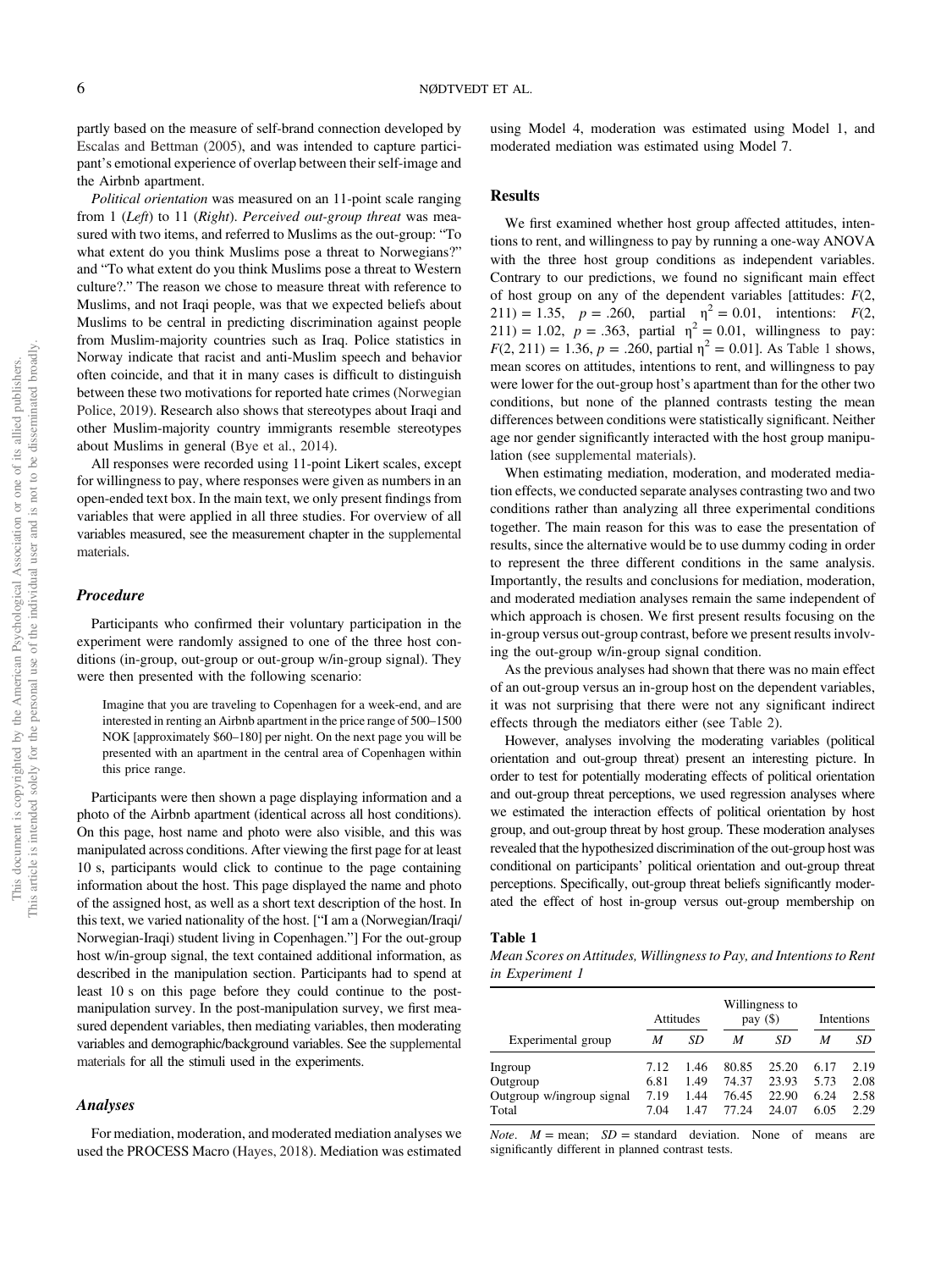| Table 2                                                             |  |  |  |
|---------------------------------------------------------------------|--|--|--|
| Mediation Effects of In-Group Versus Out-Group Host in Experiment 1 |  |  |  |

|                                                |                 | <b>Attitudes</b>                   |                 | <i><u>Intentions</u></i>           |                 | Willingness to pay                 |  |
|------------------------------------------------|-----------------|------------------------------------|-----------------|------------------------------------|-----------------|------------------------------------|--|
| Mediator                                       |                 | 95% CI                             |                 | 95% CI                             |                 | 95% CI                             |  |
| Self-object congruence<br>Host trustworthiness | $-0.09$<br>0.06 | $[-0.36, 0.18]$<br>$[-0.10, 0.24]$ | $-0.11$<br>0.07 | $[-0.44, 0.23]$<br>$[-0.13, 0.31]$ | $-0.72$<br>0.86 | $[-3.18, 1.48]$<br>$[-1.57, 3.77]$ |  |

*Note.*  $b =$  coefficient for the indirect effect; CI = confidence interval. Results are from bootstrapped mediation analyses with 10,000 resamples. In-group host was coded as 1, out-group host as 2 in the analyses. None of the indirect effects were significant, as indicated by confidence intervals including zero.

participants' attitudes (*b* = −0.24, 95% CI [−0.45, −0.04], *p* = .023), intentions to rent ( $b = -0.38$ , 95% CI [−0.68, −0.07],  $p = .015$ ) and willingness to pay<sup>2</sup> ( $b = -5.02$ , 95% CI [-8.51, -1.54],  $p = .005$ ) for the Airbnb apartment. To probe these interactions, we conducted floodlight analyses (Spiller et al., 2013), by estimating the simple effects of the independent variable (in-group vs. out-group) at all levels of the moderator. The floodlight analysis reveals a *region of signi*fi*cance*, which refers to the range of values of the moderator for which the simple effects of the independent variable are significant. This analysis revealed that participants with higher levels of threat responded significantly more negatively to the Airbnb apartment with an out-group (vs. in-group) host, whereas there was no significant ingroup-out-group difference for participants with low threat levels. The effect of the out-group host (vs. the in-group host) was significant and negative for threat levels above 4.80 for attitudes (23.9% of the sample), above 4.55 for intentions (23.9% of the sample), and above 3.84 for willingness to pay (42.6% of the sample). Figure 2 displays this finding visually for attitudes as the dependent variable.

Out-group threat also significantly moderated the mediational effect through host trustworthiness on attitudes (95% CI [−0.19, −0.03]), intentions (95% CI [−0.25, −0.03]), and willingness to pay (95% CI [−3.52, −0.30]). Among low-threat participants, the outgroup host was rated as significantly *more* trustworthy than the ingroup host (*reverse discrimination*), whereas among high-threat participants, the out-group host was rated as *less* trustworthy than the in-group host (*discrimination*). This was further reflected in different mediational effects for low-threat versus high-threat participants (see the supplemental materials for details).

Political orientation did not moderate the effect of an in-group versus out-group host on any of the dependent variables (attitudes: *b* = −0.21, 95% CI [−0.45, 0.03], *p* = .091, intentions: *b* = −0.25, 95% CI [−0.60, 0.10], *p* = .167, willingness to pay: *b* = −1.63, 95% CI [−5.71, 2.44], *p* = .430). However, as for out-group threat, political orientation significantly moderated the mediational effects through host trustworthiness on all the dependent variables (attitudes: 95% CI [−0.23, −0.04], intentions: 95% CI [−0.31, −0.05], willingness to pay: 95% CI [−4.14, −0.42]). Conservative participants rated the out-group host as less trustworthy, whereas liberal participants rated the out-group host as more trustworthy, which again resulted in different mediation effects for conservative versus liberal participants (see the supplemental materials for details).

To examine the effects of the out-group host w/in-group signal, different analyses were conducted. First, we examined whether the in-group signal led to any mediational effects through host trustworthiness or self-object congruence. Results showed that participants rated the out-group host w/in-group signal as more trustworthy  $(M = 7.54, SD = 1.71)$  than both the out-group host  $(M = 6.77,$ 

 $SD = 1.43$ ,  $t(211) = 2.79$ ,  $p = .006$ ) and the in-group host  $(M = 6.58, SD = 1.78, t(211) = 3.47, p = .001$ , and that there were positive indirect effects of the in-group signaling out-group host through host trustworthiness on all the dependent variables (see Table 3). There were however no significant effects of the out-group host w/in-group signal on or through self-object congruence. In sum, results show that the in-group signal served to increase participants' perceived trustworthiness of the host (compared to both the in-group and the out-group host), and that this positively impacted attitudes toward the apartment and intentions and willingness to pay to rent it.

Further, we examined how the moderators interacted with the ingroup signal. Based on the finding that people with opposing political orientations and out-group threat beliefs seemed to respond differently to the out-group host, we were curious about whether the effects of the in-group signal would also be moderated by the same factors. Results were to a large extent similar for the out-group host w/ingroup signal as for the out-group host. Out-group threat perceptions significantly moderated the effect of an out-group host w/in-group signal (vs. an in-group host) on attitudes ( $b = -0.31,95\%$  CI [ $-0.52$ , −0.11], *p* = .002), intentions (*b* = −0.62, 95% CI [−0.95, −0.29], *p* < .001) and willingness to pay (*b* = −5.44, 95% CI [−8.83, −2.06], *p* = .002). Floodlight analyses revealed that for attitudes and intentions, there were two regions of significance: for threat scores below 1.57 and 1.89, there was a significant positive effect of the out-group host w/in-group signal on respectively attitudes and intentions. For threat scores above 5.39 and 4.73, the effect on attitudes and intentions was estimated as significant and negative. The region of significance for willingness to pay was for threat scores above 3.89 (30.8% of the sample). This means that responses to the out-group host w/in-group signal (vs. the in-group host) remained significantly negative for participants with high levels of out-group threat (see Figure 3 for an illustration). However, participants with low levels of perceived out-group threat displayed *more positive* attitudes and intentions to rent the apartment presented with the ingroup signaling out-group host to the apartment presented with an ingroup host. Thus, for the out-group host w/in-group signal, discrimination by high-threat participants remained, but reverse discrimination by low-threat participants also occurred.

When comparing the out-group host with the in-group signaling out-group host, neither political orientation nor out-group threat moderated the effect of host group on the dependent variables (all  $ps > .05$ ). This means that the general finding of no mean differences on the dependent variables between the out-group host and the out-group host w/in-group signal, was robust across political orientation and out-group threat perceptions.

<sup>&</sup>lt;sup>2</sup> All results for willingness to pay are reported in U.S. dollars.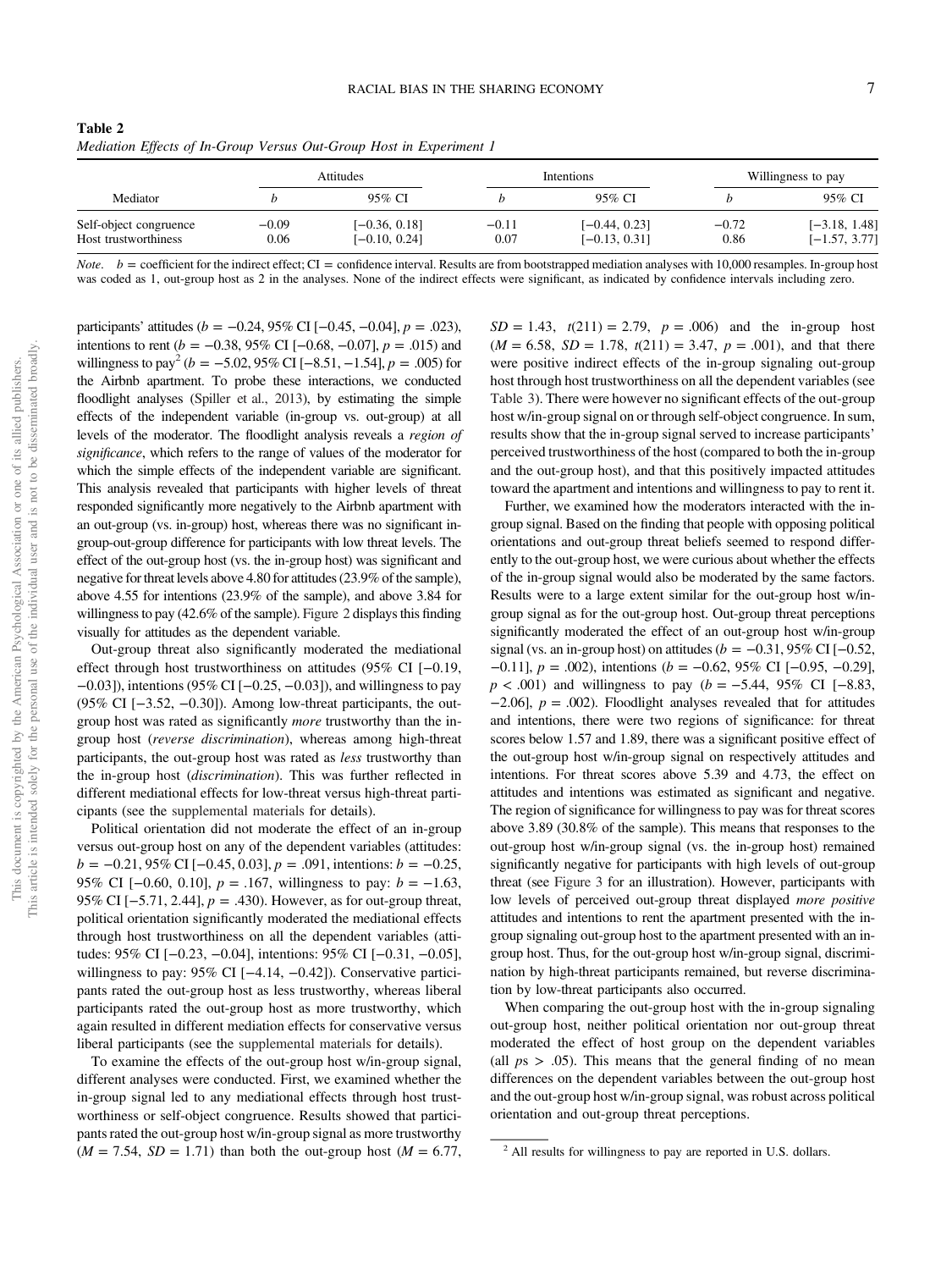



*Note*. The blue area indicates the region of significance for effect of the out-group (vs. in-group) host on attitudes. Participants who were near the midpoint or higher on the threat scale displayed significant out-group discrimination. The stapled line indicates the Johnson–Neyman point, which is the point where a region of significance begins. See the online article for the color version of this figure.

Moderated mediation effects were also similar for the out-group host w/in-group signal and for the out-group host (see the supplemental materials for details). Liberal and low-threat participants rated the out-group host w/in-group signal as more trustworthy than the in-group host, and they rated the out-group host w/in-group signal's apartment as more self-congruent than the in-group host's apartment. For conservative and high-threat participants, these ratings were either neutral or more negative for the out-group host w/in-group signal. Thus, the in-group signal increased trustworthiness, but it did not eliminate the differences related to political orientation and out-group threat.

When comparing the out-group host w/in-group signal with the out-group host, out-group threat moderated the indirect effects through both host trustworthiness and self-object congruence. The

# Table 3

|  |  | Mediation Effects of the Out-Group Host w/In-Group Signal in Experiment 1 |
|--|--|---------------------------------------------------------------------------|
|  |  |                                                                           |

|                                                        |          | Attitudes       |      | Intentions      | Willingness to pay |                 |
|--------------------------------------------------------|----------|-----------------|------|-----------------|--------------------|-----------------|
| Mediator                                               |          | 95% CI          | h    | 95% CI          |                    | 95% CI          |
| Out-group host w/in-group signal versus in-group host  |          |                 |      |                 |                    |                 |
| Self-object congruence                                 | $0.01\,$ | $[-0.23, 0.26]$ | 0.01 | $[-0.44, 0.51]$ | 0.04               | $[-1.55, 2.23]$ |
| Host trustworthiness                                   | 0.26     | [0.09, 0.48]    | 0.33 | [0.10, 0.61]    | 4.29               | [1.31, 8.07]    |
| Out-group host w/in-group signal versus out-group host |          |                 |      |                 |                    |                 |
| Self-object congruence                                 | 0.10     | $[-0.16, 0.40]$ | 0.14 | $[-0.23, 0.57]$ | 0.80               | $[-1.16, 3.82]$ |
| Host trustworthiness                                   | 0.19     | [0.05, 0.36]    | 0.19 | [0.01, 0.41]    | 2.54               | [0.24, 5.26]    |

*Note.*  $b =$  coefficient for the indirect effect; CI = confidence interval. Results are from bootstrapped mediation analyses with 10,000 resamples. The outgroup host w/in-group signal was coded as 2 in the analyses, and the comparison group (either in-group host or out-group host) was coded as 1. Significant effects as indicated by 95% bootstrapped confidence intervals not including zero are marked in bold.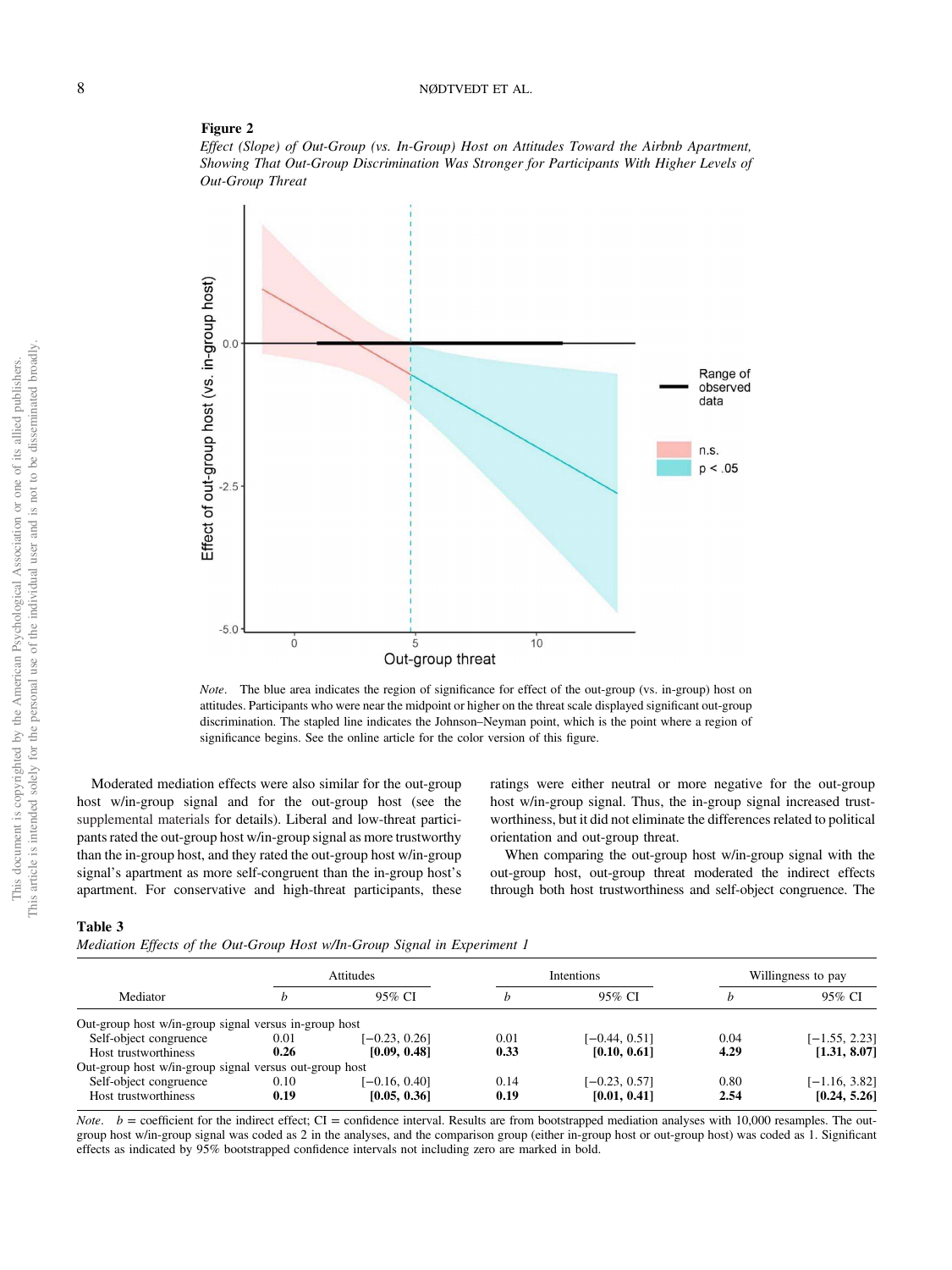## Figure 3

*The Conditional Effect of the Out-Group Host W/In-Group Signal (vs. In-Group Host) on Attitudes Toward the Airbnb Apartment, Showing That the Out-Group W/In-Group Signal Had a Negative Effect When Conditioning on Higher Threat Levels, and a Positive Effect When Conditioning on Very Low Threat Levels*



*Note*. The blue area indicates the region of significance for effect of the out-group (vs. in-group) host on attitudes. The stapled lines indicate the Johnson–Neyman points, which indicate the levels of the moderator where the regions of significance begin. See the online article for the color version of this figure.

in-group signal was more effective in increasing trustworthiness and self-object congruence among low-threat participants than among high-threat participants, resulting in the indirect effects through these variables being moderated (see supplemental materials).

Experiment 1 revealed no main effect of host race on attitudes or choice, which contradicted the previous field studies and correlational data. We did nonetheless observe discrimination against the out-group host among certain subgroups of participants, but also reverse discrimination among other subgroups. These opposing effects can contribute to explaining the lack of a main effect. Further, it seemed that adding in-group signaling information to the outgroup host's profile had positive effects in terms of increasing host trustworthiness, but that these effects did not hinder discrimination among high-threat participants.

# Experiment 2: Conceptual Replication in a Large Representative Sample

Although Experiment 1 revealed interesting results, the experiment relied on a non-representative student sample, which poses some limits on the generalizability of the findings (Henrich et al., 2010). Students tend to express less prejudice than the general population (Henry, 2008), which might have led to an underestimation of racial discrimination in Experiment 1. In Experiment 2, we therefore ran a large-scale conceptual replication of Experiment 1 on a nationally representative sample of Norwegian consumers  $(N = 584)$  recruited through an online market research panel. The much larger, representative sample in Experiment 2 allowed us to determine which findings were robust as well as ensure they were generalizable to the national population.

# Method

#### Sample

For Experiment 2, we recruited participants who were members of a consumer panel run by a Norwegian market research agency. We purposely obtained a nationally representative sample in terms of gender, age, and geographical location. We estimated our required sample size based on getting 80% statistical power for a one-way F test to detect a small effect of Cohen's  $d = 0.25$ . The expected effect size of  $d = 0.25$  was based on the effects observed in Experiment 1 ( $d = 0.21 - 0.23$ ), but with a slight upward adjustment due to changes in the sample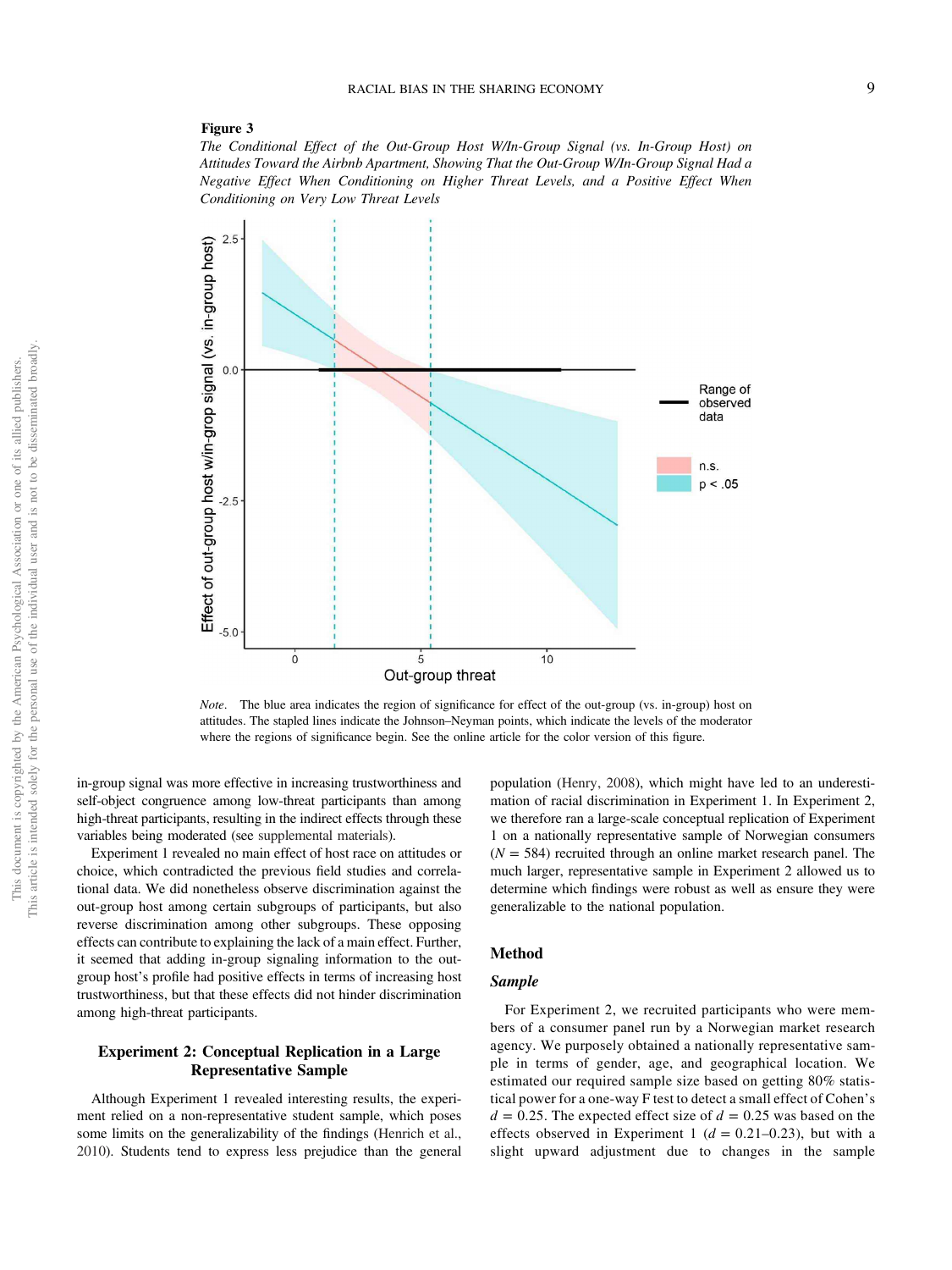demographics and the experimental design. This power analysis led us to aim for a sample of at least 576 participants. Data were collected from 601 participants through the market research agency (only including participants who responded correctly to an initial attention check, and completed the full experiment, as in Experiment 1). Unfortunately, because of a coding error, some participants were not forced to view the manipulation pages (apartment info and host info pages) for the full length of 10 s. Seventeen participants (nine from the in-group condition, three from the out-group condition, and five from the in-group-signaling out-group conditions) spent less than 7 s on either of these pages, and were therefore excluded from analyses.<sup>3</sup>

The final sample consisted of 584 participants. The mean age was 50.13 ( $SD = 16.41$ ), and 52.1% were female. Our sample closely matched the general Norwegian population in terms of age distribution and geographical location (see the supplemental materials for details).

# Manipulations

As in Experiment 1, we randomly assigned participants to one of three different host descriptions: (a) in-group, (b) out-group, or (c) out-group with in-group symbol. The in-group host was described as Norwegian, and we used the same name (Martin) as in Experiment 1. The picture for Martin's profile was a Stockphoto image of a Scandinavian man.

Both the out-group host and the out-group host w/in-group signal were described as Norwegian-Somali (named Abdi, photo displaying a Somali man). The reason we switched from an Iraqi immigrant to Somali immigrant as the out-group host was in order to increase the potency of our manipulation, based on knowledge that in Norway, attitudes toward Somali immigrants are somewhat more negative than attitudes toward Iraqi immigrants (Bye et al., 2014). Further, we chose to use the mixed nationality in both these conditions in order to avoid large differences in beliefs about socio-economic status of the hosts.<sup>4</sup>

In Experiment 2, we also varied the in-group signal in a more controlled manner compared to in Experiment 1. In Experiment 1, the in-group signal consisted of both a mixed nationality, information about personal preferences and hobbies, as well as a stated attachment to the in-group country. This made the in-group signal condition inequivalent to the other two conditions, because it provided not just different information, but more information. In Experiment 2 we only varied whether the out-group host expressed attachment to the out-group (Somalis) or to the in-group (Norwegians) through the following statement in the text description of the host: "I am renting out my apartment as I frequently travel to (Somalia/Norway) to see my friends and family."

# Measure

All the dependent, mediating, and moderating variables were measured in the same way as in Experiment 1, except for perceived out-group threat. In Experiment 1, we measured out-group threat with respect to Muslims. This was based on an assumption that participants would apply stereotypes toward Muslims to their judgments of the out-group host. However, we could not be sure that participants actually regarded the out-group host as Muslim. In Experiment 2, we decided to include items that tapped both

perceived threat of Muslims, and perceived threat of Somalis in our threat measure, in order to avoid this potential limitation. We used the same items as in Experiment 1 for both these groups. See the measurement chapter in the supplemental materials for an overview of all variables measured.

# Procedure

The procedure was identical to the one used in Experiment 1, with one addition. In order to ensure that participants attended sufficiently to the experimental instructions, we included an attention check question at the very start of the experiment, and screened out participants who failed this check. The attention check consisted of a question asking "Which of the following sports interest you the most?," but where instructions indicated that participants should select a specific option in order to confirm they had read the instructions.

# Results

Table 4 displays the mean scores on attitudes toward the apartment, willingness to pay, and intentions to rent, for the three host group conditions. Results from one-way analyses of variance comparing participants presented with the three different hosts revealed significant differences across the groups for attitudes toward the apartment,  $F(2, 581) = 7.42$ ,  $p = .001$ , partial  $\eta^2 = 0.03$  and intentions to rent it,  $F(2, 581) = 6.13$ ,  $p = .002$ , partial  $\eta^2 = 0.02$ . Planned comparisons indicated that participants reported significantly more positive attitudes,  $t(581) = 3.12$ , *p* = .002, *d* = 0.31, 95% CI [0.11, 0.51] and intentions,  $t(581) = 3.03, p = .003, d = 0.30, 95\%$  CI [0.10, 0.50], for the Airbnb apartment presented with an in-group (vs. out-group) host. For willingness to pay, the one-way ANOVA was not significant,  $F(2, 581) = 1.61$ , partial  $\eta^2 = 0.01$ ,  $p = .200$ , but planned contrast analysis revealed a significant in-group versus out-group difference,  $t(376.07) = 2.32, p = .021$ ,  $d = 0.24, 95\%$  CI [0.04, 0.44].

For attitudes and intentions to rent, there were no moderating effects of gender or age on discrimination, but for willingness to pay there was a significant interaction between the in-group-out-group manipulation and age. Floodlight analyses showed that older participants (above 46.9 years old, 58.7% of the sample) reported significantly lower willingness to pay for the out-group host's apartment, whereas younger participants (below 46.9 years old) did not differ in their willingness to pay for the out-group versus ingroup host's apartment.

<sup>&</sup>lt;sup>3</sup> We judged 7 s as the minimum time that participants would need in order to read through the information on the Airbnb ad, and therefore the minimum time necessary to be able to count participants as sufficiently exposed to the experimental stimuli. Follow-up analyses including the 17 participants who fell below this time limit produce results that are almost identical to the results when excluding these participants. Two divergent findings exist, and are reported in the supplemental materials.

<sup>&</sup>lt;sup>4</sup> By using a mixed-nationality target as an out-group host in Experiments 2 and 3, we made our test of discrimination in these experiments more conservative, as a clear national out-group would be more likely to evoke discrimination.

<sup>&</sup>lt;sup>5</sup> For willingness to pay, there were significant differences in variances across groups (Levene = 5.56,  $p = .004$ ), and therefore, equal variance of the groups was not assumed in this planned comparison test.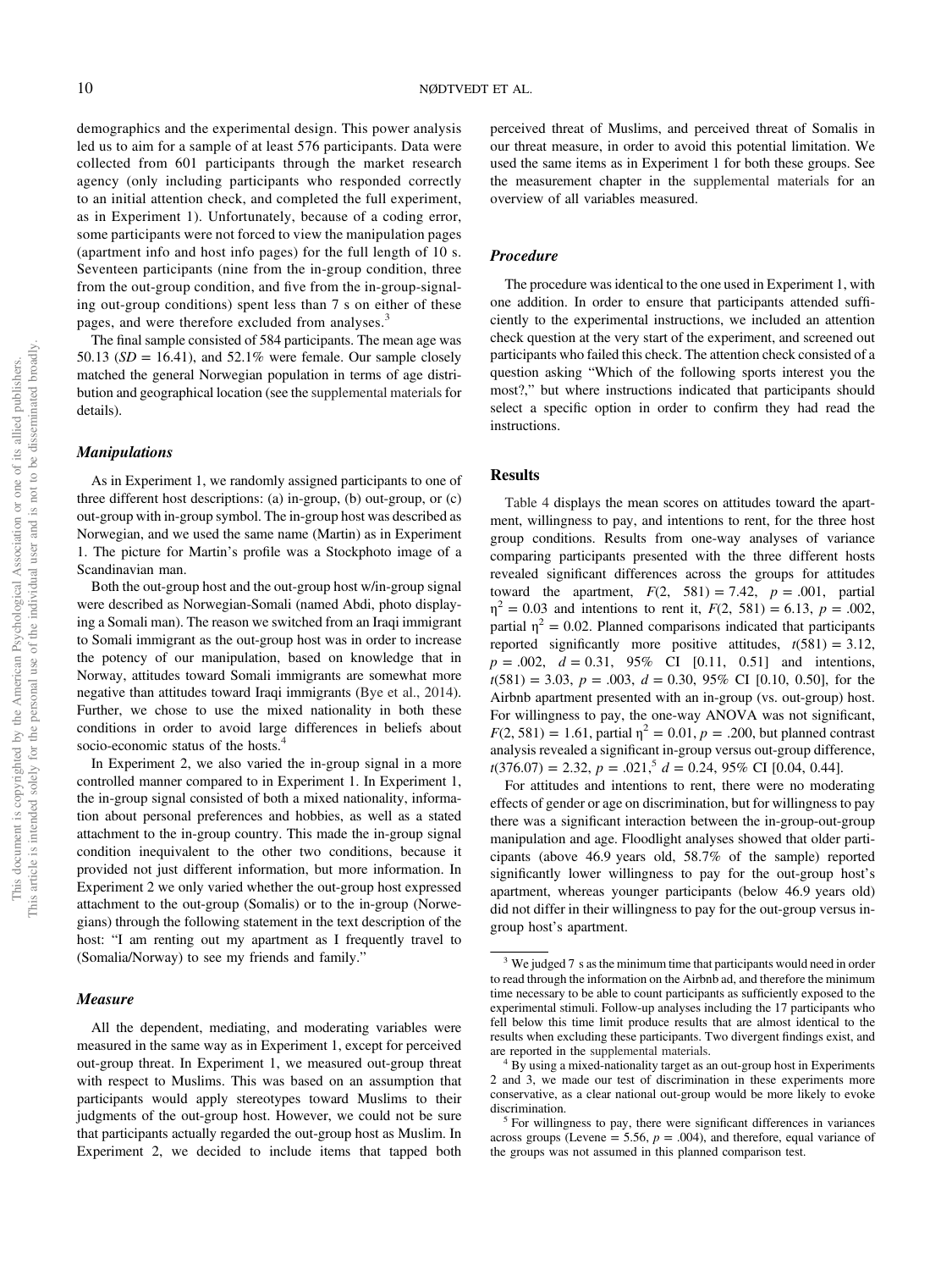|                           |      | Attitudes |       | Willingness to pay (\$) |      | <b>Intentions</b> |
|---------------------------|------|-----------|-------|-------------------------|------|-------------------|
| Experimental group        | M    | SD        | M     | SD                      | M    | SD                |
| Ingroup                   | 6.96 | . 69      | 78.71 | 30.27                   | 5.63 | 2.72              |
| Outgroup                  | 6.41 | 1.82      | 72.02 | 26.51                   | 4.81 | 2.69              |
| Outgroup w/ingroup signal | 6.34 | 1.75      | 78.52 | 60.46                   | 4.81 | 2.60              |
| Total                     | 6.57 | 1.77      | 76.39 | 42.04                   | 5.08 | 2.69              |

Table 4 *Mean Scores on Attitudes, Willingness to Pay, and Intentions to Rent in Experiment 2*

*Note.*  $M = \text{mean}$ ;  $SD = \text{standard deviation}$ .

Together, these results from a large, nationally representative sample are consistent with prior fieldwork and correlational studies finding evidence of racial discrimination in peer-to-peer interactions.

Self-object congruence significantly mediated the effect of the out-group (vs. in-group) host on attitudes, intentions, and willingness to pay, but there was no significant mediation through host trustworthiness (see Table 5). This means that people reported lower levels of self-object congruence with the out-group host's Airbnb apartment, and this partially explained participants' reduced attitudes, intentions, and willingness to pay for this apartment, whereas for host trustworthiness, there was no significant mediation pattern for the whole sample.

Political orientation moderated the negative effect of an out-group (vs. in-group) host on the dependent variables (attitudes:  $b = -0.14$ , 95% CI [−0.29, −0.001], *p* = .048, intentions: *b* = −0.29, 95% CI [−0.51, −0.07], *p* = .009, willingness to pay: *b* = −3.27, 95% CI [−5.56, −0.98], *p* = .005). Floodlight analyses indicated that the effect of the out-group (vs. in-group) host was significantly negative for moderate and conservative participants, and not significant for liberal participants (see Figure 4 for illustration and supplemental materials for details). The regions of significance began from political orientation scores above 4.48 for attitudes (68.8% of the sample), above 4.92 for intentions (68.8% of the sample), and above 5.35 for willingness to pay (58.8% of the sample).

The four items used to measure out-group threat were highly correlated, and displayed almost identical relationships with the other variables in the dataset, and we therefore combined these items into a single out-group threat scale (Cronbach's  $\alpha = .97$ ). Out-group threat beliefs did not significantly moderate the effect of host group membership on the dependent variables (attitudes:  $b = -0.07, 95\%$ CI [−0.18, 0.05], *p* = .238, intentions: *b* = −0.11, 95% CI [−0.29, 0.07], *p* = .230, willingness to pay: *b* = −1.38, 95% CI [−3.24, 0.48],  $p = .146$ .

The moderated mediation effects in Experiment 2 followed the same pattern as in Experiment 1 (see the supplemental materials for details). The indirect effects were more negative for high-threat and conservative participants, and more positive for low-threat and liberal participants. For instance, political orientation significantly moderated the mediational effects through host trustworthiness on attitudes (95% CI [−0.18, −0.0]), intentions (95% CI [−0.18, −0.04]), and willingness to pay (95% CI [−2.05, −0.45]). Among conservative participants, the out-group host was rated as less trustworthy, which led to a negative indirect effect through trustworthiness on the dependent variables. Conversely, among liberal participants, the out-group host was rated as more trustworthy, which led to a positive indirect effect through trustworthiness (another reverse discrimination effect).

The in-group signal had mixed effects in terms of reducing discrimination in Experiment 2. Participants expressed less positive attitudes,  $t(581) = 3.53$ ,  $p < .001$ ,  $d = 0.36$  [0.16, 0.56] and intentions,  $t(581) = 3.05$ ,  $p = .002$ ,  $d = 0.31$  [0.11, 0.51] for the outgroup host w/in-group signal's apartment than the in-group host's apartment. However, participants' willingness to pay for the Airbnb apartment of the in-group host and the out-group host w/in-group signal did not differ,  $t(288.63) = 0.04$ ,  $p = .968$ ,  $d = 0.004$  [-0.20, 0.20]. The presence of an extreme outlier (more than three standard deviations from the mean) in the in-group signaling outgroup condition prohibits a clear interpretation of this result, but even when recoding this extreme score to the highest score within three SDs from the mean, the mean difference remains insignificant,  $t(378.39) = 1.14, p = .253.$ 

In contrast to in Experiment 1, the out-group host w/in-group signal was not rated as more trustworthy than the other hosts in Experiment 2, and there were therefore no positive indirect effects through trustworthiness (see Table 6). As for the baseline out-group host, there was a negative indirect effect of the out-group host w/ingroup signal (vs. the in-group host) through self-object congruence.

# Table 5

|                                                |                    | Attitudes                           |                    | Intentions                          |                    | Willingness to pay                  |  |
|------------------------------------------------|--------------------|-------------------------------------|--------------------|-------------------------------------|--------------------|-------------------------------------|--|
| Mediator                                       |                    | 95% CI                              |                    | 95% CI                              |                    | 95% CI                              |  |
| Self-object congruence<br>Host trustworthiness | $-0.19$<br>$-0.01$ | $[-0.36, -0.03]$<br>$[-0.15, 0.12]$ | $-0.36$<br>$-0.01$ | $[-0.66, -0.07]$<br>$[-0.13, 0.11]$ | $-2.42$<br>$-0.12$ | $[-4.71, -0.38]$<br>$[-1.58, 1.37]$ |  |

*Note.*  $b =$  coefficient for the indirect effect; CI = confidence interval. Results are from bootstrapped mediation analyses with 10,000 resamples. In-group host was coded as 1, out-group host as 2 in the analyses. Significant effects as indicated by 95% bootstrapped confidence intervals not including zero are marked in bold.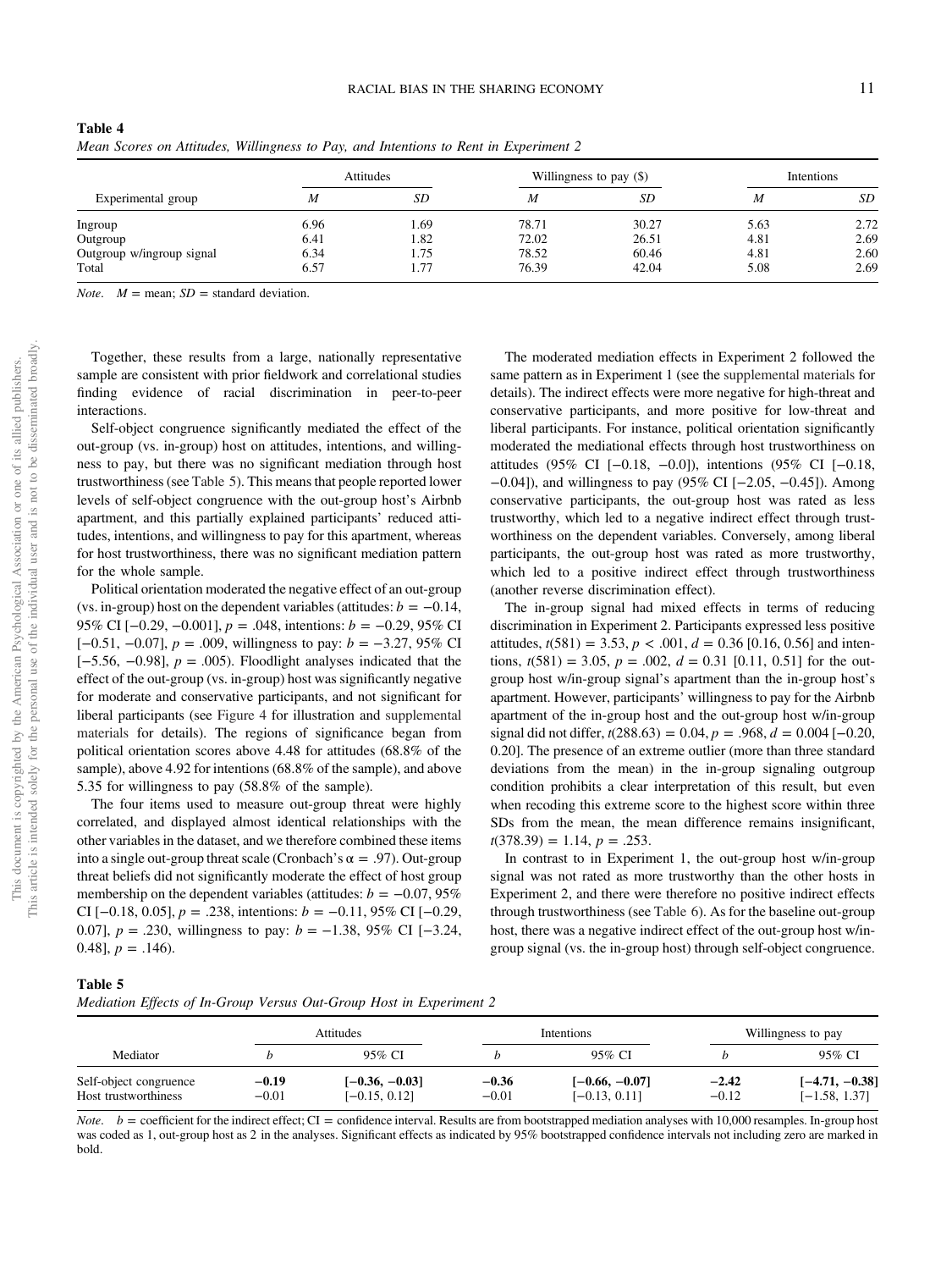# 12 NØDTVEDT ET AL.

#### Figure 4

*The Conditional Effect of an Out-Group (vs. In-Group) Host on Intentions to Rent the Airbnb Apartment (Experiment 2), Showing That the Region of Signi*fi*cance for the Negative Effect of the Out-Group Host on Intentions Is for Scores From 4.92 and Above*



*Note*. Political orientation ranges from 1 (*left*) to 11 (*right*). See the online article for the color version of this figure.

In moderation analyses including the out-group host w/in-group signal versus the in-group host, there was no significant reverse discrimination by liberal or low-threat participants of the out-group host w/in-group signal. However, out-group threat moderated responses to the out-group host w/in-group signal in terms of attitudes (*b* = −0.13, 95% CI [−0.24, −0.02], *p* = .018) and intentions to rent (*b* = −0.20, 95% CI [−0.37, −0.03], *p* = .022). A floodlight analysis showed that high-threat participants displayed more negative attitudes and intentions than low-threat participants. For attitudes, the region of significance started at threat scores above 3.84 (65.4% of the sample) and for intentions, the region of significance started for scores above 4.35 (61.0% of the sample). Political orientation did not significantly moderate the effect of an outgroup host w/in-group signal (vs. an in-group host) on the dependent variables (all *p*s for interaction effect > .05). Thus, whereas for the baseline out-group host, it was a political orientation that significantly moderated discrimination, for the out-group host w/in-group signal, it was out-group threat that emerged as a significant moderator.

As was the case in Experiment 1, none of the moderators significantly interacted with the effect of the out-group host w/ingroup signal versus the out-group host (all *p*s for interaction effects > .05). That means that the overall pattern was that the two outgroup hosts were not treated significantly differently, and that this

pattern held across different political orientations and out-group threat levels.

In terms of moderated mediation effects, the findings were similar for the out-group host w/in-group signal as for the out-group host (see the supplemental materials). Taken together, the in-group signal did not have clear mitigating effects on discrimination in Experiment 2. Discrimination remained on two of three main dependent variables, and there was no positive indirect effect of the in-group signal through increased trustworthiness ratings. A possible explanation for these findings could be that the in-group signal in Experiment 2 was more subtle than in Experiment 1. In Experiment 1, the in-group signal consisted of both a mixed nationality and information about hobbies and interests. In Experiment 2, the ingroup signal was operationalized as a statement about traveling frequently to Norway. We conclude that this signal of in-group affiliation was not sufficient to reduce discrimination.

# Experiment 3: Trust Cues Counteract Racial **Discrimination**

In Experiment 3, we sought to extend the findings from the first two experiments using a realistic and incentivized choice of Airbnb apartments, and to test whether a different type of intervention could reduce discrimination. Participants in Experiment 3 were presented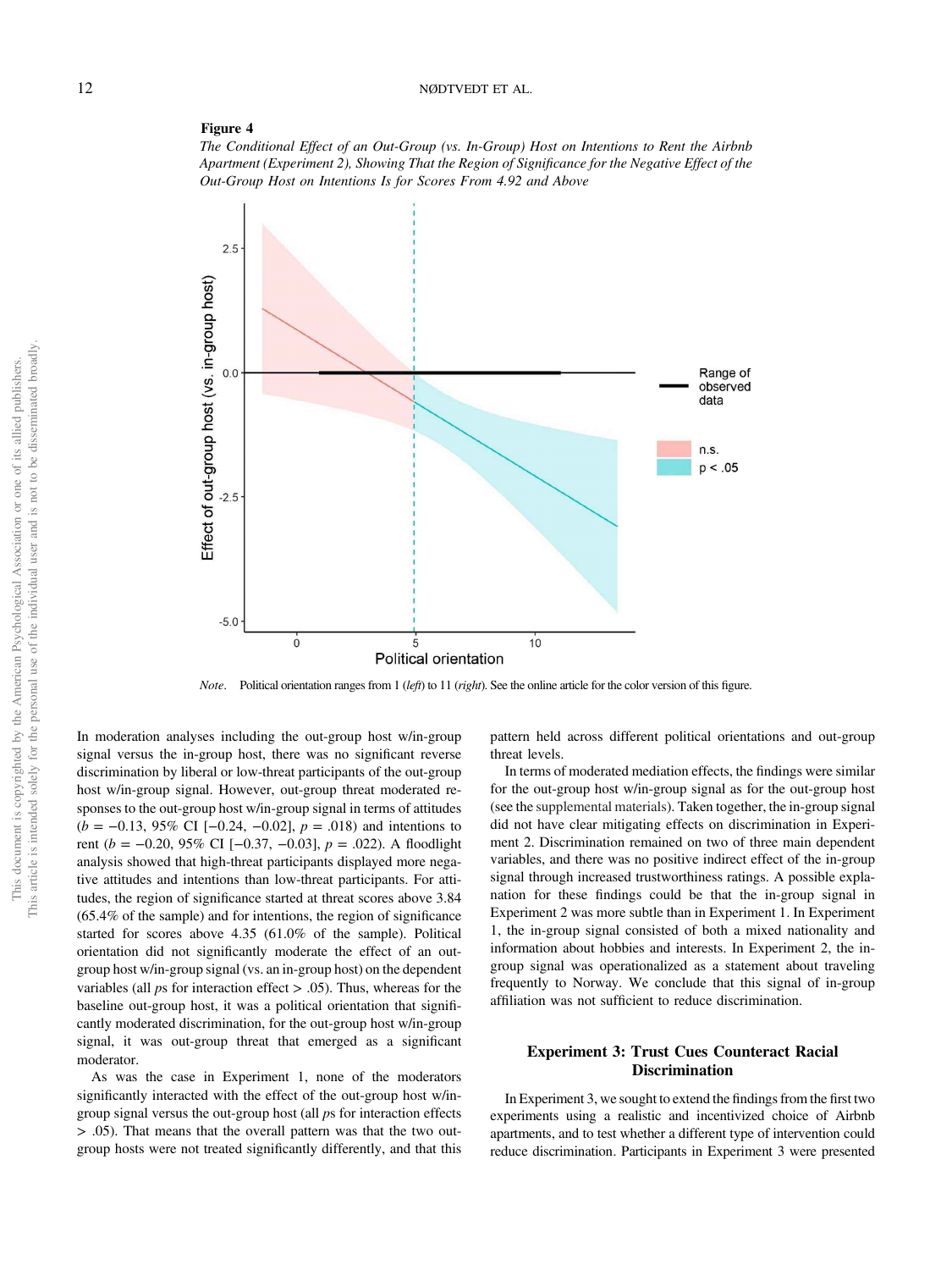| Table 6 |  |  |                                                                           |  |  |
|---------|--|--|---------------------------------------------------------------------------|--|--|
|         |  |  | Mediation Effects of the Out-Group Host w/In-Group Signal in Experiment 2 |  |  |

|                                                        |         | <b>Attitudes</b> |          | <i><u><b>Intentions</b></u></i> | Willingness to pay |                  |
|--------------------------------------------------------|---------|------------------|----------|---------------------------------|--------------------|------------------|
| Mediator                                               | h       | 95% CI           | h        | 95% CI                          |                    | 95% CI           |
| Out-group host w/in-group signal versus in-group host  |         |                  |          |                                 |                    |                  |
| Self-object congruence                                 | $-0.21$ | $[-0.35, -0.06]$ | $-0.42$  | $[-0.74, -0.12]$                | $-3.65$            | $[-6.70, -1.03]$ |
| Host trustworthiness                                   | $-0.01$ | $[-0.17, 0.15]$  | $-0.01$  | $[-0.14, 0.12]$                 | $-0.06$            | $[-1.53, 1.26]$  |
| Out-group host w/in-group signal versus out-group host |         |                  |          |                                 |                    |                  |
| Self-object congruence                                 | 0.03    | $[-0.12, 0.17]$  | 0.06     | $[-0.23, 0.36]$                 | 0.49               | $[-1.95, 3.00]$  |
| Host trustworthiness                                   | $-0.01$ | $[-0.17, 0.16]$  | $-0.004$ | $[-0.12, 0.12]$                 | $-0.03$            | $[-1.12, 1.20]$  |

 $b =$  coefficient for the indirect effect; CI = confidence interval. Results are from bootstrapped mediation analyses with 10,000 resamples. The out-group host w/in-group signal was coded as 2 in the analyses, and the comparison group (either in-group host or out-group host) was coded as 1. Significant effects as indicated by 95% bootstrapped confidence intervals not including zero are marked in bold.

with a real choice between staying at an Airbnb apartment and a hotel room, if they should be the lucky winner of a lottery among the study participants. The previous studies provided initial evidence of racial discrimination, but it was on attitudinal measures, which are only modestly related to actual behavior (see Kraus, 1995). With a real choice dependent variable, we sought to get a better estimate of economic behavior and expected to reduce the amount of socially desirable responding that might be driving the *reverse discrimination* by left-wing and low-threat participants in our prior experiments.

Experiment 1 and 2 showed that the mitigating effects of in-groupsignaling information were mixed. In Experiment 3, we therefore tested whether more direct, reputation-based information would be effective, by varying the presence and level of star ratings presented with the Airbnb apartment. Experiment 3 was the largest of our studies, it included incentivized choice, and the analyses were pre-registered. As such, we have the highest confidence in the findings from this study.

# Method

Before starting data collection for Experiment 3, we pre-registered all hypotheses, measures, and analyses: https://osf.io/n8k6b/.

# Sample

In Experiment 3, we recruited a nationally representative sample of Norwegian consumers from the same online consumer panel as used in Experiment  $2<sup>6</sup>$ . We calculated that for the current experiment, with a 2  $\times$  3 design, for an effect size of  $d = 0.28$ ,<sup>7</sup> in order to achieve at least 90% power with an α of 0.05 for an *F*-test for both main effects and interactions, we would need 649 participants ( $\approx$  108 per cell). Since the experiment included a dichotomous dependent variable (choice) with an unknown effect size, we wanted to increase sample size as much as our budget allowed, and we therefore aimed to recruit data from a sample of 800 individuals ( $\approx$  133 per cell). As in the previous experiments, we only included participants who were not screened out in the initial attention check, and who completed the full post-manipulation survey (this exclusion criterion was also preregistered).

The final sample consisted of 801 participants. The mean age was 49.23 (*SD* = 16.95), and 49.6% were female. Our sample closely matched the general Norwegian population in terms of age distribution and geographical location (see the supplemental materials for details).

# Manipulations

Experiment 3 had a 2 (host group: in-group vs. out-group)  $\times$  3 (apartment rating: no rating vs. mediocre rating vs. top rating) between-subjects design. Host group (in-group vs. out-group) was manipulated similarly as in the previous experiments. We again described the in-group host as a Norwegian male named Martin, and the out-group host as a Norwegian-Somali male named Abdi. In Experiment 3, we used better controlled visual stimuli for the host pictures. We selected pictures from the Chicago face database (Ma et al., 2015, filename CDF-BM-029-024-N for the out-group host, and filename CDF-WM-203-023-N for the in-group host), which allowed us to match the pictures of the in-group and out-group hosts in terms of pre-rated attractiveness, threateningness, trustworthiness, and anger. Specifically, we made sure the differences in ratings for these traits were no more than 0.5 scale point on a 7-point Likert scale. This approach was chosen, as the rating data does not contain standard deviations for the individual pictures' ratings, which precluded statistical tests of differences. Rating data for the pictures are available at https://chicagofaces.org/default/.

Apartment ratings were manipulated by presenting a visual star rating and a corresponding number. For the mediocre rating condition, 3.5 stars were displayed, for the top rating condition, 5 stars were displayed, and for the no ratings condition, we displayed a statement saying "This property has not yet received any reviews." We confirmed through pre-testing that the 3.5 star rating was perceived by most people to be a mediocre or only slightly good score.<sup>8</sup> The hotel room option (the other option participants could choose, apart from the Airbnb apartment) was presented with a mediocre rating (3.5 stars), which was constant across all conditions. The reason we presented the hotel room with a mediocre rating was to avoid floor effects in Airbnb choice. Since most consumers prefer hotels to Airbnb, we expected that a hotel with a top rating would attract a large majority of choices. Because participants were told

<sup>&</sup>lt;sup>6</sup> People who participated in Experiment 2 were not invited to participate in Experiment 3.

The average effect size in the previous experiments.

<sup>&</sup>lt;sup>8</sup> Two pre-tests confirmed this: One used a convenience sample recruited online  $(N = 83$ , mean age = 29.6), and one used a more diverse sample recruited from a mall location ( $N = 24$ , mean age = 48.3). 3.5 stars is actually an uncommonly low score on the real Airbnb platform, but most Norwegian consumers have no or very little experience with Airbnb, and we therefore calibrated our experiment for a sample who would not be familiar with the distribution of scores on the real platform.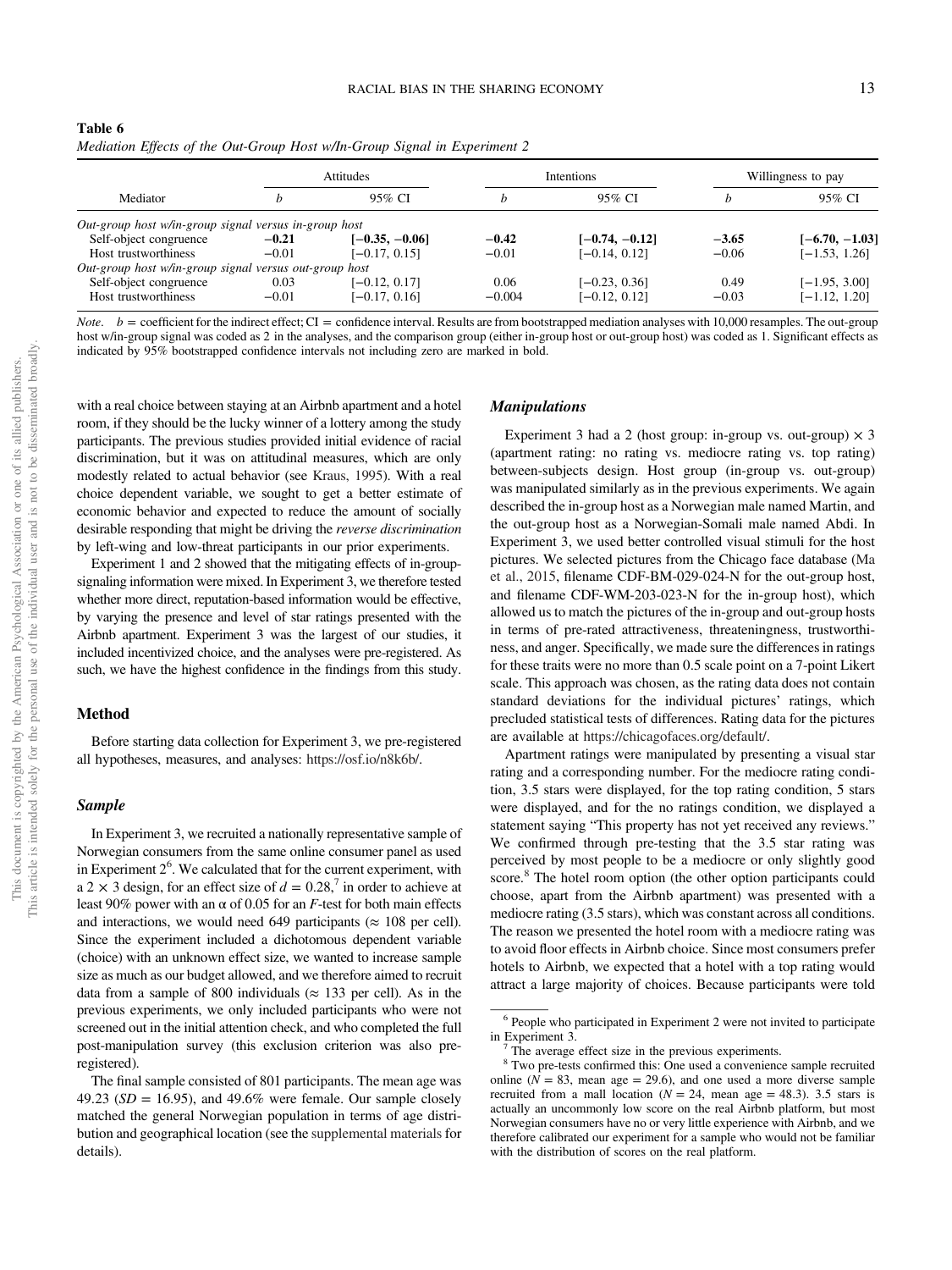they could win their choice of accommodation as part of a lottery prize, we also wanted to avoid giving the hotel an unrealistically low rating. Therefore, we kept the hotel room rating constant at a mediocre level.

# Measure

The dependent, mediating, and moderating variables were measured largely as in Experiment 1 and 2, with three exceptions:

In Experiment 3 we included an incentivized choice measure as a dependent variable. Specifically, we informed participants that by completing the experiment, they would enter a lottery where they could win a week-end trip to London for two people, including flights and accommodation. We then presented participants with one Airbnb apartment and one hotel room, and asked them to choose the accommodation option they would like to be included if they were to win the trip.

We modified one of the items in the host trustworthiness scale to the following: "I believe I have a lot in common with [host]."

For the perceived out-group threat measure, we decided to only refer to Somalis, since responses in Experiment 2 were very similar to questions about Muslims and questions about Somalis. We also included two questions designed to tap the dimension of realistic threat (e.g., "To what degree do you think Somali people pose a threat to the Norwegian economy?"), in addition to the symbolic threat items we had previously used (e.g., "To what extent do you think Somali people pose a threat to Western culture?"). Previous research on out-group threat has found that symbolic and realistic threat can have different effects on prejudice and discrimination (Stephan et al., 2009). We therefore wanted to include both dimensions in our measure in order to make sure it reflected these two main subtypes of out-group threat.

# Procedure

We applied the same attention check screening procedure as in Experiment 2. Participants were randomly assigned to one out of six experimental conditions, and were first presented with the incentivized choice measure (choosing accommodation for the trip they might win). After making a choice, they were asked to report their attitudes and willingness to pay as in the previous experiments. We then measured mediating and moderating variables. In the survey, we also asked some filler questions about attitudes and willingness to pay for the hotel room, in order to reduce demand effects. Upon completing the post-manipulation survey, we debriefed participants about the real prize of the lottery, which was an open travel voucher worth the same as trip presented in the experiment (weekend in London for two).

# Results

The critical dependent measure in this experiment was incentivized choice. Results revealed that participants chose the Airbnb apartment (vs. hotel) significantly more often when the Airbnb host was an in-group member (38.4%, 95% CI [33.6, 43.1]) compared to when the host was an out-group member (28.9%, 95% CI [24.7, 33.5],  $\chi^2(1, 801) = 7.80, p = .005$ , proportion difference = 9.3%, 95% CI [2.8, 15.8]). That is, in relative terms, people were approximately 25% less likely to choose the Airbnb apartment when it was presented with an out-group host compared to an ingroup host. There was a significant interaction between gender and the in-group versus out-group manipulation on choosing the Airbnb apartment versus the hotel room. Results from Chi-square tests of independence revealed that men did not choose the Airbnb presented with an out-group host less often than the Airbnb presented with an in-group host ( $\chi^2 = 0.055$ ,  $p = .825$ ), whereas women did ( $\chi^2 = 12.804$ ,  $p < .001$ ). This indicated that the discrimination on this variable was driven by the women in the sample. There was no moderating effect of age on discrimination for the choice variable.

Participants also reported significantly more positive attitudes toward the Airbnb apartment with an in-group (vs. out-group) host, *t*(799) = 2.441, *p* = .015, *d* = 0.17, 95% CI [0.03, 0.31]. Participants did not report higher willingness to pay for the apartment with the in-group (vs. out-group) host,  $t(799) = 0.169$ ,  $p = .866$ , *d* = 0.01, 95% CI [−0.13, 0.15], but signs of a ceiling effect on this measure prevents strong interpretations of this null effect. For attitudes and willingness to pay, there was no moderating effect of neither age nor gender (see supplemental materials).

In terms of psychological mediators, self-object congruence significantly mediated the effect of host group membership on choice, attitudes, and willingness to pay, but there were no statistically significant indirect effects of host group membership through host trustworthiness (see Table 7). This replicates the mediational findings from Experiment 2 with a similar representative sample, and supports the notion that reduced self-object congruence with the Airbnb apartment can partly explain people's reduced interest in renting from an out-group host.

The four items measuring out-group threat were highly correlated, and were combined into a single scale (Cronbach's  $\alpha = 0.90$ ). Perceived out-group threat moderated the effect of host group membership on attitudes (*b* = −0.10, 95% CI [−0.20, −0.01],

| l'able |  |
|--------|--|
|--------|--|

|  |  |  |  |  |  |  |  | Mediation Effects of In-Group Versus Out-Group Host in Experiment 3 |  |
|--|--|--|--|--|--|--|--|---------------------------------------------------------------------|--|
|--|--|--|--|--|--|--|--|---------------------------------------------------------------------|--|

|                                                | Choice          |                                     |                 | <b>Attitudes</b>                    | Willingness to pay |                                    |
|------------------------------------------------|-----------------|-------------------------------------|-----------------|-------------------------------------|--------------------|------------------------------------|
| Mediator                                       |                 | 95% CI                              |                 | 95% CI                              |                    | 95% CI                             |
| Self-object congruence<br>Host trustworthiness | $-0.19$<br>0.01 | $[-0.36, -0.03]$<br>$[-0.01, 0.04]$ | $-0.09$<br>0.03 | $[-0.17, -0.01]$<br>$[-0.04, 0.11]$ | $-1.89$<br>0.40    | $[-3.85, -.31]$<br>$[-0.51, 1.53]$ |

*Note.*  $b =$  coefficient for the indirect effect; CI = confidence interval. Results are from bootstrapped mediation analyses with 10,000 resamples. In-group host was coded as 1, out-group host as 2 in the analyses. Significant effects as indicated by 95% bootstrapped confidence intervals not including zero are marked in bold.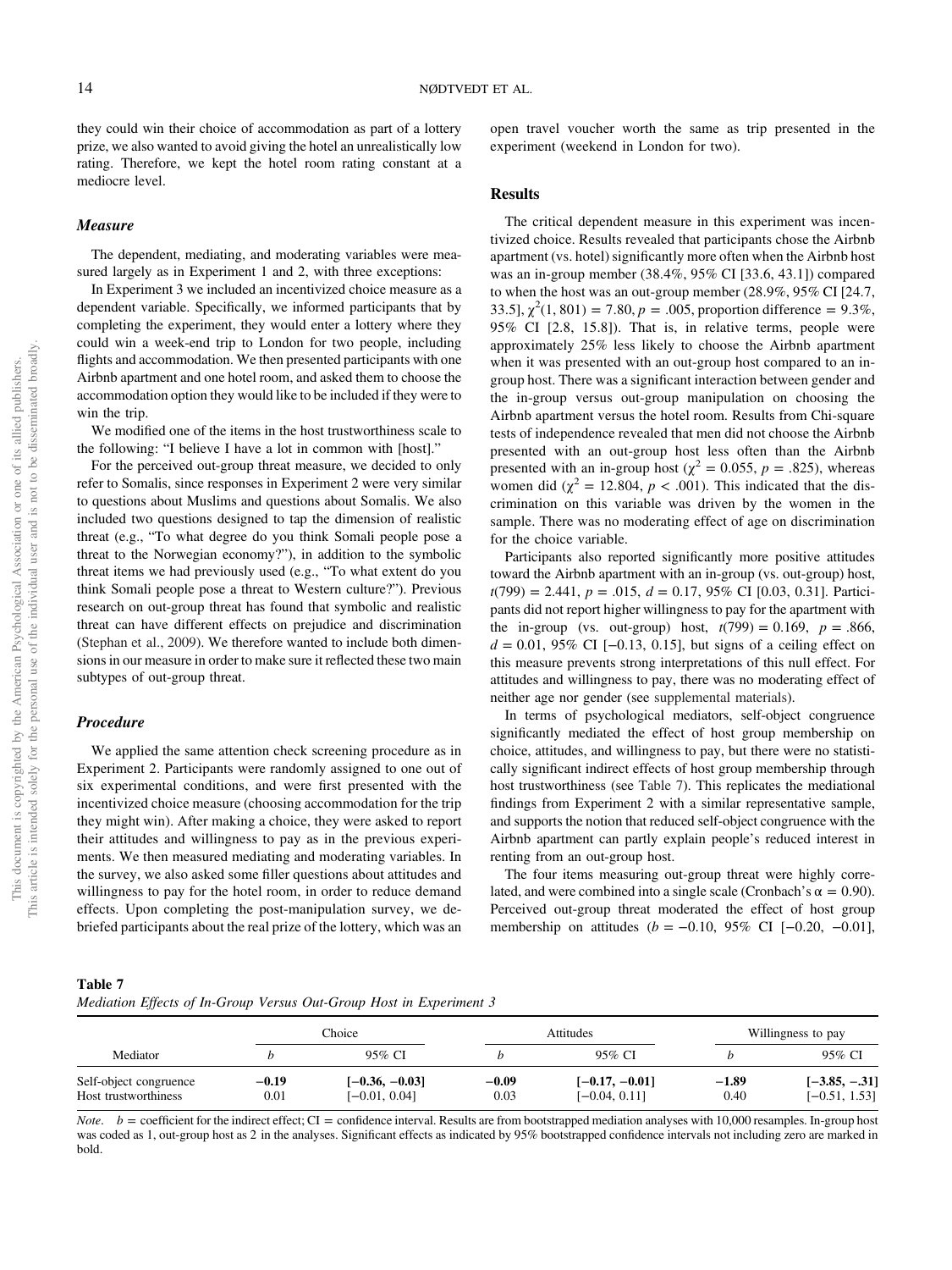$p = .027$ ), and a floodlight analysis revealed that high-threat participants displayed significantly more negative attitudes toward the out-group (vs. in-group) host's apartment, whereas there was no host group effect for low-threat participants. The region of significance started for threat scores above 2.98 (58.2% of the sample). Out-group threat did not moderate the discrimination we observed on the Airbnb versus hotel choice ( $b = -0.02$ , 95% CI [-0.16, 0.12],  $p = .759$ , or willingness to pay for the Airbnb apartment (*b* = 0.16, 95% CI [−2.80, 3.11], *p* =.918). Furthermore, political orientation did not significantly moderate any of the effects of host group membership on any of the dependent variables (choice: *b* = −0.03, CI [−0.14, 0.09], *p* = .672, attitudes: *b* = 0.07, CI [−0.01, 0.16], *p* = .080, willingness to pay: *b* = 0.13, CI [−2.52, 2.78],  $p = .922$ ). There were also fewer significant moderated mediation effects in Experiment 3 (see supplemental materials). This suggests that the effects of political ideology in the previous experiments might be primarily expressive rather than shaping actual choice behavior.

Finally, we tested whether experimentally varying trust cues had an effect on discrimination. To examine whether the rating conditions moderated the in-group–out-group difference on the binary choice variable, we conducted a logistic regression analysis of the interaction between host group membership (in-group vs. outgroup), and two dummy variables representing the three rating conditions. Dummy variable number 1 represented the contrast between any ratings and no ratings (mediocre and top rating vs. no ratings), and Dummy variable number 2 represented the contrast between the two types of ratings (mediocre vs. top). We chose this coding scheme in order to test both whether the mere presence of ratings would have an effect, and whether the level of the ratings would have an effect. Dummy variable number 1 indicates whether ratings are present or not, and Dummy variable number 2 indicates whether ratings were mediocre or high (Table 8).

Results revealed a significant interaction between host group membership and the mediocre versus top rating dummy (*b* = −0.79, 95% CI [−1.54, −0.04], *p* = .038), which indicated that discrimination depended on the level of the ratings. The mere presence of a trust cue (comparing no ratings with the two rating conditions) did not have a significant effect on the degree of discrimination of the out-group host ( $b = 0.03$ , 95% CI [−1.14, 0.28],  $p = .921$ ). See Table 9 and Figure 5 for an illustration of Airbnb choice proportions in the different host and rating conditions. Additional contrast tests are presented in the supplemental materials.

Probing the significant Rating level  $\times$  Host group interaction, we found that when the host had a mediocre rating (3.5 star), there was a

## Table 8

*Coding Scheme for Rating Condition in Logistic Regression Analysis*

| Dummy variable | No ratings | $3.5$ stars | 5 stars  |
|----------------|------------|-------------|----------|
| Dummy 1        | 0.667      | $-0.333$    | $-0.333$ |
| Dummy 2        |            | 0.5         | $-0.5$   |

*Note*. The table displays the values used to identify the three rating conditions (no rating, 3.5 star rating and 5 star rating) in a logistic regression analysis, by using two dummy variables.

#### Table 9

*Percentage Choosing Airbnb Apartment in Different Host Group and Rating Conditions in Experiment 3*

| Rating condition | Ingroup | Outgroup | Difference |
|------------------|---------|----------|------------|
| No ratings       | 36.6%   | 26.1%    | 10.5%      |
| $3.5$ stars      | 33.8%   | 17.9%    | $15.9\%$ * |
| 5 stars          | 44.4%   | 42.9%    | 1.5%       |
| Total            | 38.4%   | 28.9%    | $9.5\%$ *  |
|                  |         |          |            |

*Note.* \* Chi square test significant at  $p < .05$ .

statistically significant difference between the percentage of people choosing the in-group  $(33.8\%, 95\% \text{ CI} [26.3, 42.2])$  versus the outgroup (17.9%, 95% CI [12.3, 25.3]) Airbnb apartment (proportion difference = 15.9, 95% CI [5.4, 26.0],  $\chi^2(1, 267) = 8.83$ ,  $p = .003$ ). In other words, when the Airbnb apartment had a mediocre rating, people were nearly twice as likely to choose the apartment when it was presented with an in-group host compared to when it was presented with an out-group host. However, when the Airbnb had a top (5 star) rating, there was no significant difference between the percentage choosing the in-group (44.4%, 95% CI [36.2, 52.8]) and out-group (42.9%, 95% CI [34.8, 51.4]) Airbnb apartment (proportion difference = 1.5, 95% CI [-10.3, 13.2],  $\chi^2(1,$  $266$ ) = 0.06,  $p = .805$ ). For the out-group host, there was also a significant difference between having a top rating versus a mediocre rating (proportion difference = 24.9, 95% CI [14.0, 35.1],  $\chi^2(1,$  $267$ ) = 19.66,  $p < .001$ ), whereas for the in-group host the difference between a mediocre and top rating was smaller and not statistically significant at the .05  $\alpha$  level (proportion difference = 10.5, 95% CI [−1.2, 21.8],  $\chi^2$ (1, 266) = 3.10, *p* = .079).

Results from 2 (in-group vs. out-group)  $\times$  3 (rating condition) factorial analyses of variance further revealed that there was not a significant interaction between rating condition and host group membership in predicting neither attitudes,  $F(2, 795) = 0.32$ ,  $p = .728$ , partial  $\eta^2 = 0.001$ , nor willingness to pay,  $F(2, \theta)$ 795) = 0.93,  $p = .394$ , partial  $\eta^2 = 0.002$ , for the Airbnb apartment. This means that the in-group-out-group differences on these variables did not change significantly across the rating conditions. See Table 10 for group means.

#### Internal Meta-Analysis

The central contribution in the current research, has been to gain a better understanding of the psychological mechanisms involved in racial discrimination in the sharing economy, and to test the effect of possible remedies. To provide a quantitative overview of the simple main effect of out-group versus in-group host on the dependent variables, we end with an internal meta-analysis. In Experiment 3, we measured real choice of an Airbnb apartment instead of intentions to rent, and these two measures are treated as a single variable in the internal meta-analysis because of their close conceptual link.

Based on Goh et al. (2016), we conducted the internal metaanalyses using a fixed effects approach (Table 11). The metaanalytic effect sizes were statistically significant for attitudes toward the Airbnb apartment ( $d = 0.22$ ,  $p < .001$ , 95% CI [0.11, 0.32]), and for intention/choice to rent the Airbnb apartment  $(d = 0.25)$ ,  $p = .002, 95\%$  CI [0.14, 0.36]). For willingness to pay, the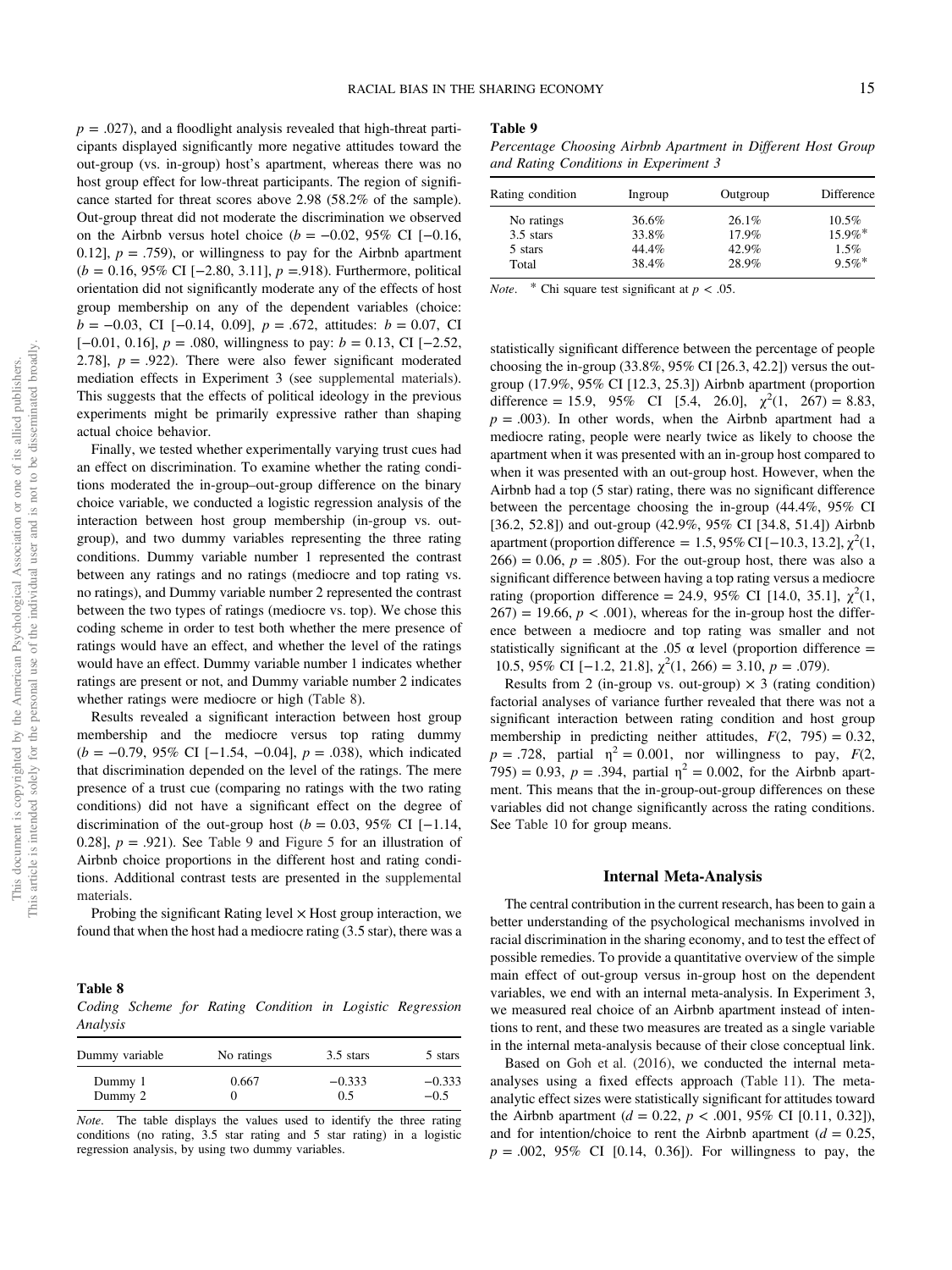#### Figure 5

*Proportion of Participants Choosing the Airbnb as Their Preferred Accommodation (Relative to a Hotel Room) in a Consequential Choice in Experiment 3*



*Note*. We found evidence of discrimination in the mediocre rating condition (when the Airbnb host had 3.5 stars), but not in the top rating condition (when the Airbnb host had 5 stars). Error bars indicate 95% confidence intervals. See the online article for the color version of this figure.

meta-analytic effect size was not statistically significant  $(d = 0.10)$ , *p* = .060, 95% CI [−0.004, 0.21]). However, signs of a ceiling effect on the willingness to pay measure in Experiment 3 prevents a strong interpretation of this result.

Table 10 *Mean Scores on Attitudes and Willingness to Pay in Experiment 3*

|                    |      | Attitudes | Willingness to pay<br>$($ \$) |       |  |
|--------------------|------|-----------|-------------------------------|-------|--|
| Experimental group | M    | SD        | M                             | SD    |  |
| Ingroup total      | 8.60 | 1.42      | 124.74                        | 44.70 |  |
| Ingroup No rating  | 8.65 | 1.48      | 126.61                        | 46.60 |  |
| Ingroup 3.5 stars  | 8.40 | 1.36      | 124.11                        | 44.99 |  |
| Ingroup 5 stars    | 8.75 | 1.39      | 123.50                        | 42.67 |  |
| Outgroup total     | 8.34 | 1.62      | 124.17                        | 51.90 |  |
| Outgroup No rating | 8.27 | 1.69      | 120.47                        | 47.47 |  |
| Outgroup 3.5 stars | 8.17 | 1.54      | 123.26                        | 61.68 |  |
| Outgroup 5 stars   | 8.58 | 1.61      | 128.81                        | 44.96 |  |
| Total              | 8.47 | 1.52      | 124.46                        | 48.41 |  |

*Note.*  $M = \text{mean}$ ;  $SD = \text{standard deviation}$ . See supplemental materials for results of planned contrast tests.

## **Discussion**

Across three experiments, we found that consumers discriminated against out-group hosts on Airbnb, both in terms of their attitudes and their actual choices (Table 12). Most strikingly, our findings from the large-scale, nationally representative sample in Experiment 3 revealed that when an out-group (vs. in-group) host was presented together with an identical Airbnb apartment, the amount of people willing to choose that apartment in an incentivized choice dropped by 25%. Extending a previous field observation that non-White Airbnb hosts charge prices that are approximately 10% lower than the prices charged by White Airbnb hosts for equivalent apartments (Jaeger et al., 2019), the current investigation provides causal evidence for such discrimination. Thus, people engage in costly racial discrimination toward hosts of an identical apartment.

The findings also shed light on how to reduce racial discrimination against hosts. We found strong evidence that explicit trust cues, in the form of reputation-based ratings from previous guests, can reduce such discrimination. When the Airbnb apartments were presented with either no ratings or a mediocre (3.5 star) rating, 29% and 47% fewer chose the out-group (vs. in-group) Airbnb apartment as their preferred accommodation option—even when the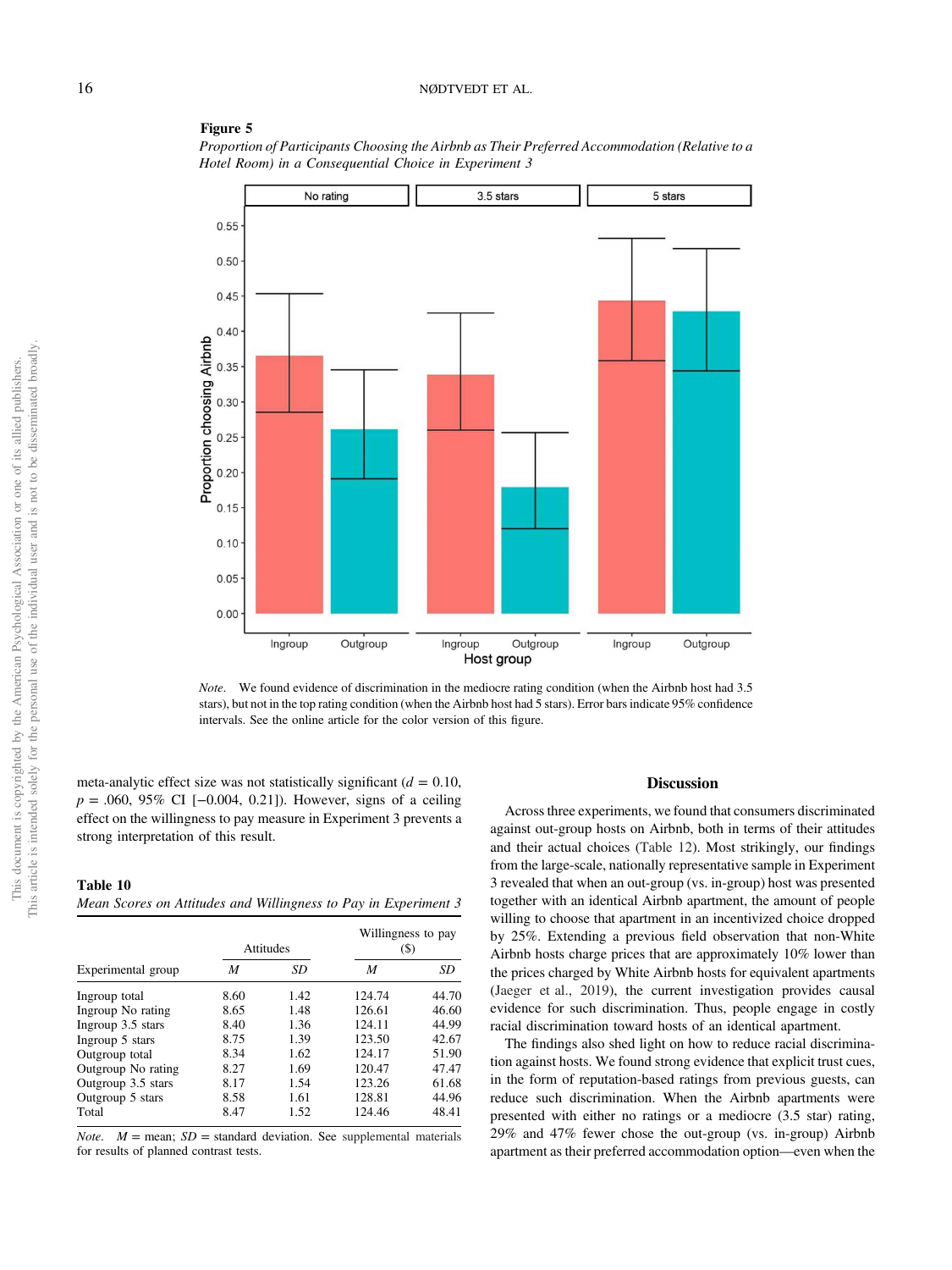Table 11

| Dependent variable            | Experiment 1 ( $n = 143$ ) | Experiment 2 ( $n = 388$ ) | Experiment 3 ( $n = 801$ ) | Meta-analytic effect size |
|-------------------------------|----------------------------|----------------------------|----------------------------|---------------------------|
| Attitudes                     | $d = 0.21$                 | $d = 0.31***$              | $d = 0.17^*$               | $d = 0.22^{**}$           |
| Willingness to pay            | $d = 0.26$                 | $d = 0.24^*$               | $d = 0.01$                 | $d = 0.10$                |
| Intention to rent/real choice | $d = 0.21$                 | $d = 0.30^{**}$            | $d = 0.23^{**}$            | $d = 0.25^{**}$           |

*Standardized Effect Sizes and Internal Meta-Analysis for the Effect of an In-Group (Versus Out-Group) Airbnb Host on Attitudes, Intentions/ Choice to Rent, and Willingness to Pay for an Airbnb Apartment Across Three Experiments (Total*  $N = 1,332$ *)* 

*Note*. *d* = Cohen's *d*. Internal meta-analysis conducted according to Goh et al. (2016). Intention to rent was measured in Experiment 1 and 2, whereas real choice to rent was measured in Experiment 3.

 $p < .05.$  \*\*  $p < .01.$ 

accommodations were otherwise identical across hosts. When the Airbnb apartments were presented with top (5 star) ratings, the ingroup versus out-group gap was almost completely eliminated (1.5% difference). This indicates that increasing the salience of top ratings for minority individuals could reduce discrimination on Airbnb and possibly other platforms in the sharing economy.

Contrary to our initial predictions, we did not find convincing evidence that highlighting points of similarity with the in-group reduce discrimination against out-group hosts in the Airbnb context. In Experiment 1, adding in-group signaling information to the outgroup host's profile had positive effects in terms of increasing host trustworthiness, but these effects did not hinder discrimination among high-threat participants. In Experiment 2, with a more stringent in-group signaling manipulation, we concluded that the in-group signal did not manage to mitigate discrimination. Similarly, Cui et al. (2020) found that self-claimed positive information was less effective than reputation-based information in mitigating discrimination. Future research could therefore test the effects of providing signals of similarity generated by oneself versus by trustworthy third parties.

However, we do not interpret our findings to mean that perceived similarity is unimportant. After all, self-object congruence emerged as the most reliable mediator across our three studies. This suggests that people use host identity as a cue in forming an impression about whether an Airbnb apartment fits with their own identity, and that this judgment in turn leads to out-group host's apartments being seen as less attractive. This finding is a novel extension to the literature on racial bias, illustrating the theoretical potential of integrating consumer psychology with social psychology in order to explain behavior in marketplace contexts.

Regarding the role of political orientation and perceived outgroup threat, the findings from all three experiments point to the same general pattern, although not all findings are statistically significant across the board (see the supplemental materials for illustrations). The results converged in revealing that liberal political views and low perceptions of out-group threat were related to more positive responses to the out-group host, whereas moderate and conservative political views and high perceptions of out-group threat were related to more negative responses to the out-group host. Across experiments, participants with either liberal political views or low out-group threat ratings reported *higher* trustworthiness for the out-group (vs. in-group) host, whereas participants with conservative political views or high out-group threat ratings reported *lower* trustworthiness for the out-group (vs. in-group) host. This resulted in opposite indirect effects through host trustworthiness for liberal/low-threat and conservative/high-threat participants, and explains why we do not observe a simple mediational effect through host trustworthiness in our results.

While we expected responses to the out-group host to be more negative for conservative and high-threat participants, we did not anticipate the phenomenon of reverse discrimination. One possible explanation for this behavior comes from the justification-suppression model of prejudice (Crandall & Eshleman, 2003), which states that people might harbor negative prejudices about certain groups, but be reluctant to express them because these prejudices conflict with egalitarian values or concerns of appearing "politically correct." In our sample, this might have been characteristic of the liberal and lowthreat subgroup of our participants. Participants with liberal and proimmigrant values might have (consciously or unconsciously) made an effort to appear un-prejudiced in their evaluations of the out-group host and his apartment, and therefore ended up rating the out-group host more favorably than the in-group host.

Interestingly, when it came to the incentivized outcome variable in Experiment 3, neither political orientation nor out-group threat beliefs mattered for participants' decisions: People chose the ingroup host's apartment more often than the out-group host's apartment, regardless of ideology. Whereas political orientation and outgroup threat had significant moderation effects on hypothetical outcomes (attitudes and willingness to pay), we found no such effects when it came to a real and consequential choice. Additionally, in Experiment 3, political orientation and out-group threat had less impact overall, as there was no evidence for a liberal "outgroup preference" on neither incentivized choice or the evaluative mediator variables. A possible explanation for this could be that different psychological processes underlie bias on evaluative outcomes and outcomes that have real-life implications for the individual. Indeed, Dunham (2018) has made a convincing case for a distinction between in-group bias in evaluations and in-group bias in cooperative behavior. He argues that in-group bias in evaluations of others (e.g., judging in-group members to be more friendly or intelligent than out-group members) could be caused by a spill-over of positive self-regard to groups that get associated with the self, whereas ingroup bias in cooperative behavior (e.g., deciding to reward ingroup members more than out-group members) seems more likely to be explained by tacit norms and expectations about in-group reciprocity (Dunham, 2018). Evidence supporting this view comes from research showing that in-group bias in cooperation is reduced when there is no interdependency of outcomes among group members, but that evaluative biases can remain (Balliet et al., 2014).

As such, our own findings are consistent with prior work, and also point to a possible extension. In Experiment 3, political orientation did not matter for discrimination in terms of actual choice, and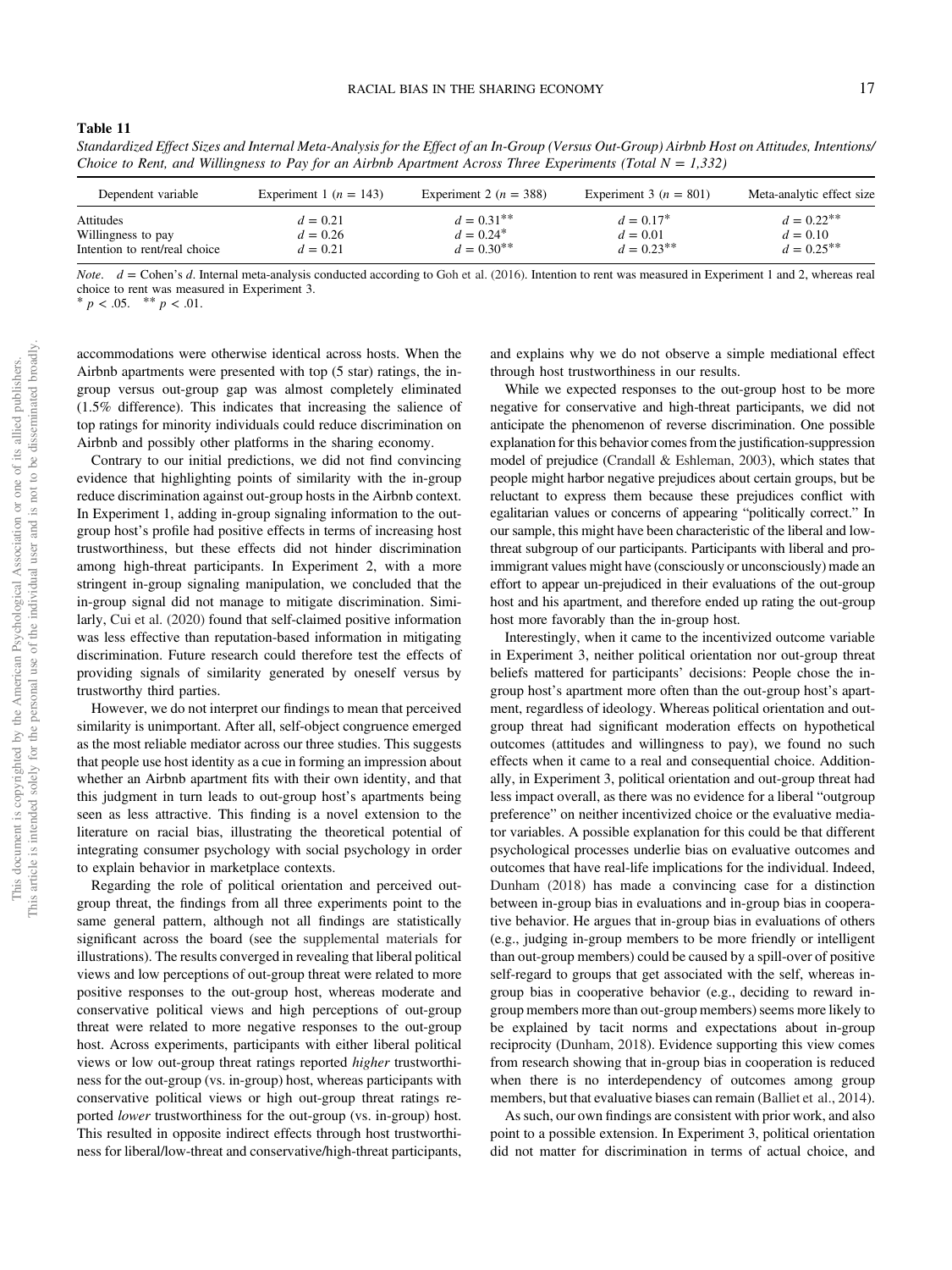| Variable                             | Experiment 1 ( $N = 214$ ,<br>student sample)                                                                                    | Experiment 2 ( $N = 584$ ,<br>representative sample)                                                                                | Experiment 3 ( $N = 801$ ,<br>representative sample)                           |
|--------------------------------------|----------------------------------------------------------------------------------------------------------------------------------|-------------------------------------------------------------------------------------------------------------------------------------|--------------------------------------------------------------------------------|
| Main effect (H1)                     |                                                                                                                                  |                                                                                                                                     |                                                                                |
| Discrimination                       | N.s. for sample as a whole                                                                                                       | Lower attitudes, intentions<br>and WTP for outgroup<br>apartment                                                                    | Lower choice rate and<br>attitudes for outgroup<br>apartment, n.s. for WTP     |
| Mediation (H2)                       |                                                                                                                                  |                                                                                                                                     |                                                                                |
| Trust                                | $N_{.S}$                                                                                                                         | $N_{.S}$ .                                                                                                                          | $N_{.S}$ .                                                                     |
| Self-object congruence               | $N_{.S.}$                                                                                                                        | Significant negative indirect<br>effect for attitudes.<br>intentions, and WTP                                                       | Significant negative indirect<br>effect for attitudes.<br>intentions, and WTP  |
| Moderation (H3)                      |                                                                                                                                  |                                                                                                                                     |                                                                                |
| Political orientation                | $N_{.S.}$                                                                                                                        | Significant moderation of<br>effect of host on attitudes.<br>intentions, and WTP                                                    | $N_{.S}$                                                                       |
| Out-group threat                     | Significant moderation of<br>effect of host on attitudes.<br>intentions, and WTP                                                 | $N_{.S.}$                                                                                                                           | Significant moderation of<br>effect of host on attitudes                       |
| Moderated mediation (H4)             |                                                                                                                                  |                                                                                                                                     |                                                                                |
| Host trustworthiness                 | Significant moderated<br>mediation on attitudes,<br>intentions, and WTP by<br>both moderators                                    | Significant moderated<br>mediation on attitudes.<br>intentions, and WTP by<br>both moderators                                       | Significant moderated<br>mediation on attitudes and<br>WTP by out-group threat |
| Self-object congruence               | Significant moderated<br>mediation on attitudes.<br>intentions, and WTP by<br>political orientation                              | Significant moderated<br>mediation on attitudes,<br>intentions, and WTP by<br>political orientation                                 | N.s.                                                                           |
| Mitigation interventions (H5 and H6) |                                                                                                                                  |                                                                                                                                     |                                                                                |
| Ingroup-signaling<br>information     | The intervention increased<br>trustworthiness ratings, but<br>did not eliminate<br>discrimination by high<br>threat participants | The intervention did not<br>increase trustworthiness<br>ratings, and yielded mixed<br>results in reducing overall<br>discrimination |                                                                                |
| Explicit trust cues (ratings)        |                                                                                                                                  |                                                                                                                                     | A top (5 star) rating<br>significantly reduced<br>discrimination               |

| Table 12                                       |  |  |
|------------------------------------------------|--|--|
| Summary of Findings From the Three Experiments |  |  |

*Note.* N.s. = Non-significant;  $WTP =$  Willingness to pay.

unlike Experiment 2, it did not matter for evaluative ratings either. One way to interpret this could be that for liberal participants, choosing the hotel room over the out-group host's Airbnb apartment would have created an aversive state of cognitive dissonance in Experiment 2, when expressing one's moral aspirations was costfree. In Experiment 3, however, economic incentivization created a practical dimension to the choice, which possibly reduced the salience or weight of moral motives. Thus, when liberal participants were placed in this real choice scenario, they showed a similar ingroup preference as conservative participants, and presumably were less bothered by it than they would have been in a purely hypothetical exercise.

More generally, our results points to the importance of distinguishing between situations where discrimination is measured on a purely evaluative level, and situations where discrimination happens in a context of potential reciprocal behavior. For instance, evaluating an Airbnb apartment can be seen as a mainly evaluative judgment, whereas actually choosing to stay in an Airbnb apartment involves cooperative aspects like enacting trust. One might speculate that motivated cognitive processes like suppression of prejudice could be more likely to affect the evaluative types of outcomes, compared to the types of outcomes with real risk to the target individual. This appears to us an interesting avenue for future research. Given that

most research in social psychology is based on attitude ratings and hypothetical choices, with no measure of actual behavior (Baumeister et al., 2007; Doliński, 2018), this discrepancy serves as a reminder of why we should combine hypothetical outcomes with incentivized choices as often as possible. Especially when social desirability is relevant, the attitude-behavior gap is likely to occur when the person can signal their political identity and moral aspirations at no cost, possibly deceiving both themselves and others at once (Von Hippel & Trivers, 2011). Systematic variation of the real cost of decision-making can therefore be leveraged to provide a better understanding of the underlying psychology, and may also improve the applied relevance to the real world.

# Generalizability and Limitations

Although our experiments focus on the specific marketplace context of Airbnb, we suggest that the findings are relevant to peer-to-peer platforms more generally, as well as other transactional contexts where people must rely on trust perceptions and judgments under uncertainty. Finally, our study findings also contribute to general theoretical knowledge about drivers and mitigation strategies that apply to racial discrimination. The degree of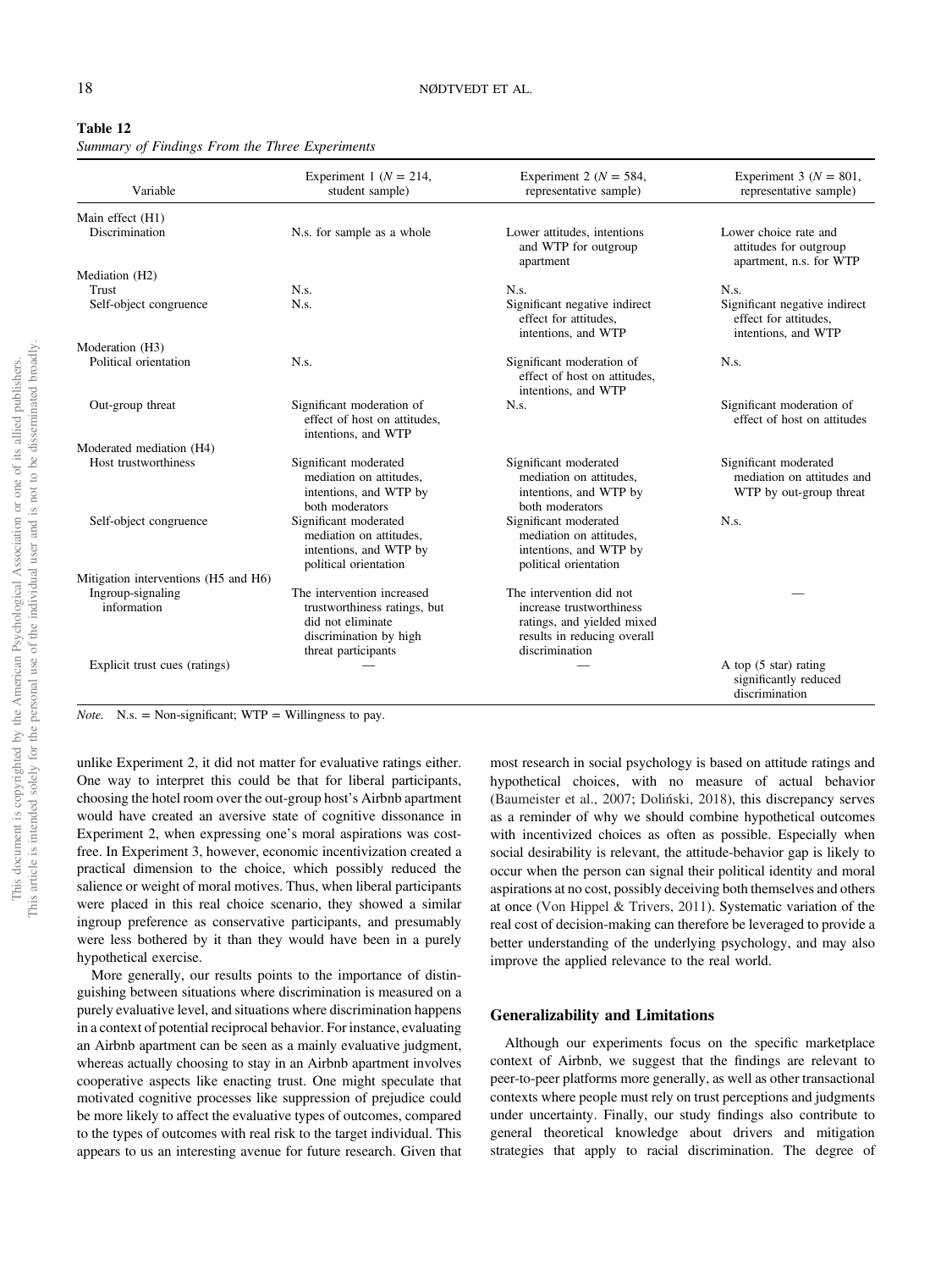generalizability across different contexts and choice environments should be examined empirically in future research.

In the theoretical framework applied in this research, we attempt to strike a balance between comprehensiveness and parsimony. As a consequence, there are additional variables that we imagine could have contributed with further explanation of discrimination, that we have left unmeasured. One example is measuring feelings of threat as a mediating factor. It follows from our theoretical reasoning that when encountering an out-group host, participants might experience the host as threatening, which could result in negative evaluations and intentions of the Airbnb apartment. However, we argue that by measuring host trustworthiness, we should to a large extent be able to capture the same phenomenon, since experiencing threat could be seen as the opposite of experiencing trust. Similarly, we have chosen not to measure general trustworthiness perceptions toward the outgroup, because we do measure out-group threat.

Our experiments focus on discrimination against racial minorities, specifically immigrant hosts from non-Western, Muslim majority countries, which is a group that is often the target of prejudice and discrimination in Norway (Bye et al., 2014). Thus, findings might be more relevant to discrimination of stigmatized groups as opposed to any type of intergroup context. Part of the background for selecting a negatively stereotyped group as the out-group was that our design (a hypothetical survey experiment with restrictions on maximum sample size) would not be sufficient to detect very subtle discrimination effects. In short: we aimed for a strong rather than subtle manipulation of the in-group-out-group dimension. Future research may explore whether discrimination might also arise for more minimal groups in the Airbnb context. Another suggestion for future research is to include manipulation checks at the end of the post-manipulation survey. We did not implement manipulation checks in the current research, but we acknowledge that this could have been useful.

## Conclusion

In conclusion, the current research provides causal evidence for racial discrimination in the sharing economy, and shows that reputation-based information can be highly effective in reducing such discrimination when real choices are made. Our findings not only reveal how racial discrimination can enter these decisions, but they also offer the possibility for change. Large platforms can easily scale insights from research to reduce discrimination and promote greater fairness in the sharing economy. In an age where the economy has become decentralized, it is more important than ever to understand the individual psychology behind economic decision-making.

## References

- Aguirre-Rodriguez, A., Bosnjak, M., & Sirgy, M. J. (2012). Moderators of the self-congruity effect on consumer decision-making: A meta-analysis. *Journal of Business Research*, *65*(8), 1179–1188. https://doi.org/10.1016/ j.jbusres.2011.07.031
- Airbnb. (n.d.). *Fast facts*. https://press.airbnb.com/fast-facts/
- Balliet, D., Wu, J., & De Dreu, C. K. (2014). Ingroup favoritism in cooperation: A meta-analysis. *Psychological Bulletin*, *140*(6), 1556– 1581. https://doi.org/10.1037/a0037737
- Baumeister, R. F., Vohs, K. D., & Funder, D. C. (2007). Psychology as the science of self-reports and finger movements: Whatever happened to

actual behavior? *Perspectives on Psychological Science*, *2*(4), 396–403. https://doi.org/10.1111/j.1745-6916.2007.00051.x

- Becker, G. S. (1957). *The economics of discrimination*. University of Chicago Press.
- Belk, R. W. (1988). Possessions and the extended self. *Journal of Consumer Research*, *15*, 139–168. https://doi.org/10.1086/209154
- Berger, J., & Heath, C. (2008). Who drives divergence? Identity signaling, outgroup dissimilarity, and the abandonment of cultural tastes. *Journal of Personality and Social Psychology*, *95*(3), 593–607. https://doi.org/10 .1037/0022-3514.95.3.593
- Bertrand, M., & Mullainathan, S. (2004). Are Emily and Greg more employable than Lakisha and Jamal? A field experiment on labor market discrimination. *The American Economic Review*, *94*(4), 991–1013. https:// doi.org/10.1257/0002828042002561
- Böhm, R., Rusch, H., & Baron, J. (2020). The psychology of intergroup conflict: A review of theories and measures. *Journal of Economic Behavior & Organization*. Advance online publication. https://doi.org/10.1016/j .jebo.2018.01.020
- Brandt, M. J., Reyna, C., Chambers, J. R., Crawford, J. T., & Wetherell, G. (2014). The ideological-conflict hypothesis: Intolerance among both liberals and conservatives. *Current Directions in Psychological Science*, *23*(1), 27–34. https://doi.org/10.1177/0963721413510932
- Brewer, M. B. (1979). In-group bias in the minimal intergroup situation: A cognitive-motivational analysis. *Psychological Bulletin*, *86*(2), 307–324. https://doi.org/10.1037/0033-2909.86.2.307
- Bye, H. H., Herrebrøden, H., Hjetland, G. J., Røyset, G. Ø., & Westby, L. L. (2014). Stereotypes of Norwegian social groups. *Scandinavian Journal of Psychology*, *55*(5), 469–476. https://doi.org/10.1111/sjop.12141
- Carlsson, M., & Eriksson, S. (2014). Discrimination in the rental market for apartments. *Journal of Housing Economics*, *23*, 41–54. https://doi.org/10 .1016/j.jhe.2013.11.004
- Ceobanu, A. M., & Escandell, X. (2010). Comparative analyses of public attitudes toward immigrants and immigration using multinational survey data: A review of theories and research. *Annual Review of Sociology*, *36*, 309–328. https://doi.org/10.1146/annurev.soc .012809.102651
- Cottrell, C. A., Richards, D. A. R., & Nichols, A. L. (2010). Predicting policy attitudes from general prejudice versus specific intergroup emotions. *Journal of Experimental Social Psychology*, *46*(2), 247–254. https:// doi.org/10.1016/j.jesp.2009.10.008
- Crandall, C. S., & Eshleman, A. (2003). A justification-suppression model of the expression and experience of prejudice. *Psychological Bulletin*, *129*(3), 414–446. https://doi.org/10.1037/0033-2909.129.3.414
- Crisp, R. J., & Hewstone, M. (2007). Multiple social categorization. *Advances in Experimental Social Psychology*, *39*, 163–254. https:// doi.org/10.1016/S0065-2601(06)39004-1
- Cui, R., Li, J., & Zhang, D. J. (2020). Reducing discrimination with reviews in the sharing economy: Evidence from field experiments on Airbnb. *Management Science*, *66*(3), 1071–1094. https://doi.org/10.1287/mnsc .2018.3273
- Doliński, D. (2018). Is psychology still a science of behaviour? *Social Psychological Bulletin*, *13*(2), 1–14.
- Dunham, Y. (2018). Mere membership. *Trends in Cognitive Sciences*, *22*(9), 780–793. https://doi.org/10.1016/j.tics.2018.06.004
- Edelman, B. G., Luca, M., & Svirsky, D. (2017). Racial discrimination in the sharing economy: Evidence from a field experiment. *American Economic Journal of Applied Economics*, *9*(2), 1–22. https://doi.org/10.2139/ssrn .2701902
- Escalas, J. E., & Bettman, J. R. (2005). Self-construal, reference groups, and brand meaning. *Journal of Consumer Research*, *32*, 378–389. https:// doi.org/10.1086/497549
- Falk, C. F., Heine, S. J., & Takemura, K. (2014). Cultural variation in the minimal group effect. *Journal of Cross-Cultural Psychology*, *45*(2), 265– 281. https://doi.org/10.1177/0022022113492892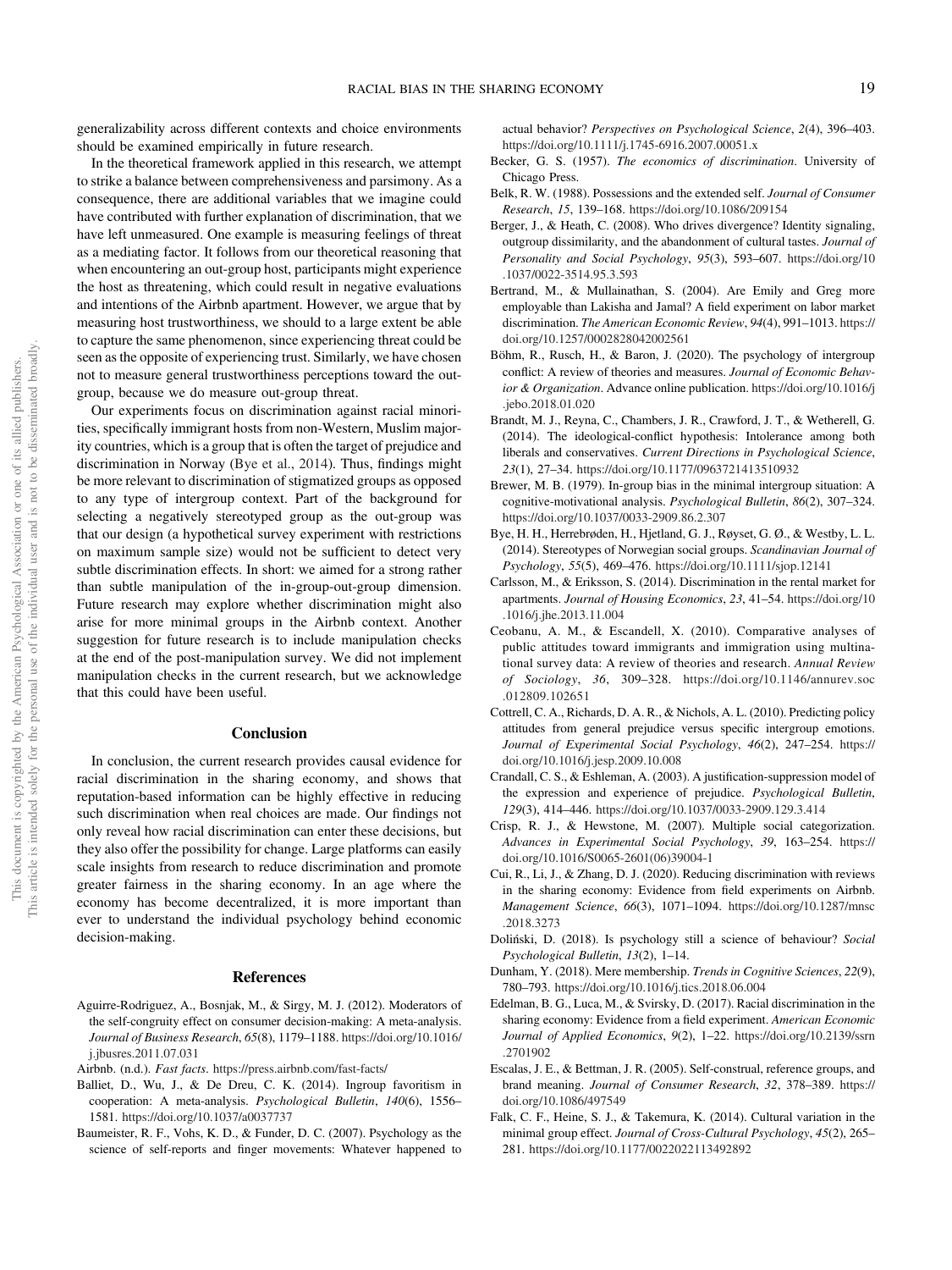- Foddy, M., Platow, M. J., & Yamagishi, T. (2009). Group-based trust in strangers: The role of stereotypes and expectations. *Psychological Science*, *20*(4), 419–422. https://doi.org/10.1111/j.1467-9280.2009 .02312.x
- Gaertner, S. L., Dovidio, J. F., & Bachman, B. A. (1996). Revisiting the contact hypothesis: The induction of a common ingroup identity. *International Journal of Intercultural Relations*, *20*(3–4), 271–290. https:// doi.org/10.1016/0147-1767(96)00019-3
- Goh, J. X., Hall, J. A., & Rosenthal, R. (2016). Mini meta-analysis of your own studies: Some arguments on why and a primer on how. *Social and Personality Psychology Compass*, *10*(10), 535–549.
- Guryan, J., & Charles, K. K. (2013). Taste-based or statistical discrimination: The economics of discrimination returns to its roots. *Economic Journal (London)*, *123*(572), 417–432. https://doi.org/10.1111/ecoj.12080
- Hayes, A. F. (2018). *Introduction to mediation, moderation, and conditional process analysis: A regression-based approach*. Guilford Publications.
- Hazée, S., Delcourt, C., & Van Vaerenbergh, Y. (2017). Burdens of access: Understanding customer barriers and barrier-attenuating practices in access-based services. *Journal of Service Research*, *20*(4), 441–456. https://doi.org/10.1177/1094670517712877
- Hellwig, K., Morhart, F., Girardin, F., & Hauser, M. (2015). Exploring different types of sharing: A proposed segmentation of the market for "sharing" businesses. *Psychology & Marketing*, *32*(9), 891–906. https:// doi.org/10.1002/mar.20825
- Henrich, J., Heine, S. J., & Norenzayan, A. (2010). The weirdest people in the world? *Behavioral and Brain Sciences*, *33*(2–3), 61–83. https:// doi.org/10.1017/S0140525X0999152X
- Henry, P. J. (2008). College sophomores in the laboratory redux: Influences of a narrow data base on social psychology's view of the nature of prejudice. *Psychological Inquiry*, *19*(2), 49–71. https://doi.org/10.1080/ 10478400802049936
- Hogg, M. A. (2016). Social identity theory. In S. McKeown, R. Haji & N. Ferguson (Eds.), *Understanding peace and con*fl*ict through social identity theory, peace psychology book series*(pp. 3–15). Springer. https:// doi.org/10.1007/978-3-319-29869-6\_1
- Hornsey, M. J. (2008). Social identity theory and self-categorization theory: A historical review. *Social and Personality Psychology Compass*, *2*(1), 204–222.
- Jaeger, B., Sleegers, W., Evans, A. M., Stel, M., & Van Beest, I. (2019). The effects of facial attractiveness and trustworthiness in online peer-to-peer markets. *Journal of Economic Psychology*, *75*(Pt A), Article 102125. https://doi.org/10.1016/j.joep.2018.11.004
- Kraus, S. J. (1995). Attitudes and the prediction of behavior: A meta-analysis of the empirical literature. *Personality and Social Psychology Bulletin*, *21*(1), 58–75. https://doi.org/10.1177/0146167295211007
- Ma, D. S., Correll, J., & Wittenbrink, B. (2015). The Chicago face database: A free stimulus set of faces and norming data. *Behavior Research Methods*, *47*(4), 1122–1135. https://doi.org/10.3758/s13428- 014-0532-5
- Mayer, R. C., Davis, J. H., & Schoorman, F. D. (1995). An integrative model of organizational trust. *Academy of Management Review*, *20*(3), 709–734. https://doi.org/10.5465/amr.1995.9508080335
- Midtbøen, A. H. (2016). Discrimination of the second generation: Evidence from a field experiment in Norway. *Journal of International Migration and Integration*, *17*(1), 253–272. https://doi.org/10.1007/s12134-014- 0406-9
- Newman, G. E., Diesendruck, G., & Bloom, P. (2011). Celebrity contagion and the value of objects. *Journal of Consumer Research*, *38*, 215–228. https://doi.org/10.1086/658999
- Norwegian Police. (2019). Oslo Police District. *Hatkriminalitet: Anmeldt hatkriminalitet 2018* [Hate crime: Filed reports of hate crime 2018]. https://www.politiet.no/globalassets/dokumenter/oslo/rapporter/anmeldthatkriminalitet-oslo/Anmeldt\_hatkriminalitet\_i\_Oslo\_2018
- Ondrich, J., Stricker, A., & Yinger, J. (1999). Do landlords discriminate? The incidence and causes of racial discrimination in rental housing markets. *Journal of Housing Economics*, *8*(3), 185–204. https://doi.org/10.1006/ jhec.1999.0249
- Phelps, E. S. (1972). The statistical theory of racism and sexism. *The American Economic Review*, *62*(4), 659–661.
- Platow, M. J., McClintock, C. G., & Liebrand, W. B. (1990). Predicting intergroup fairness and ingroup bias in the minimal group paradigm. *European Journal of Social Psychology*, *20*(3), 221–239. https://doi.org/ 10.1002/ejsp.2420200304
- Reed, I. I. A., Forehand, M. R., Puntoni, S., & Warlop, L. (2012). Identitybased consumer behavior. *International Journal of Research in Marketing*, *29*(4), 310–321. https://doi.org/10.1016/j.ijresmar.2012.08.002
- Richeson, J. A., & Sommers, S. R. (2016). Toward a social psychology of race and race relations for the twenty-first century. *Annual Review of Psychology*, *67*, 439–463. https://doi.org/10.1146/annurev-psych-010213-115115
- Sherif, M., Harvey, O. J., White, B. J., Hood, W. R., & Sherif, C. W. (1954). *Intergroup con*fl*ict and cooperation: The Robbers Cave experiment*. University Book Exchange.
- Sidanius, J., Pratto, F., & Bobo, L. (1996). Racism, conservatism, affirmative action, and intellectual sophistication: A matter of principled conservatism or group dominance? *Journal of Personality and Social Psychology*, *70*(3), 476–490. https://doi.org/10.1037/0022-3514.70.3.476
- Sirgy, M. J. (1982). Self-concept in consumer behavior: A critical review. *Journal of Consumer Research*, *9*, 287–300. https://doi.org/10.1086/ 208924
- Spiller, S. A., Fitzsimons, G. J., Lynch, J. G., & McClelland, G. H. (2013). Spotlights, floodlights, and the magic number zero: Simple effects tests in moderated regression. *Journal of Marketing Research*, *50*(2), 277–288. https://doi.org/10.1509/jmr.12.0420
- Statistics Norway. (2017a). *Innvandrere i Norge 2017 (Immigrants in Norway 2017)*. https://www.ssb.no/befolkning/artikler-og-publikasjoner/ innvandrere-i-norge-2017
- Statistics Norway. (2017b). *Navn: Statistikkbank (Names: Statistics bank)*. https://www.ssb.no/befolkning/statistikker/navn
- Stephan, C. W., & Stephan, W. S. (2000). An integrated threat theory of prejudice. In S. Oskamp (Ed.), *Reducing prejudice and discrimination* (pp. 23–46). Lawrence Erlbaum.
- Stephan, W. G., Ybarra, O., & Rios Morrison, K. (2009). Intergroup threat theory. In T. Nelson (Ed.), *Handbook of prejudice* (pp. 43–59). Lawrence Erlbaum.
- Tajfel, H. (1970). Experiments in intergroup discrimination. *Scienti*fi*c American*, *223*(5), 96–103. https://doi.org/10.2307/24927662
- Tajfel, H. (1982). Social psychology of intergroup relations. *Annual Review of Psychology*, *33*, 1–39. https://doi.org/10.1146/annurev.ps.33.020182 .000245
- Tajfel, H., Billig, M. G., Bundy, R. P., & Flament, C. (1971). Social categorization and intergroup behaviour. *European Journal of Social Psychology*, *1*(2), 149–178. https://doi.org/10.1002/ejsp.2420010202
- The Postnational Monitor. (2011a). *World of facial averages: Populations of the Americas* [Blog post]. https://pmsol3.wordpress.com/2009/10/10/ world-of-averages-populations-of-the-americas/
- The Postnational Monitor. (2011b). *World of facial averages: Middle Eastern, Central Asian and South Asia* [Blog post]. https://pmsol3 .wordpress.com/2011/04/07/world-of-facial-averages-middle-easternand-central-asian/
- Turner, J. C., Oakes, P. J., Haslam, S. A., & McGarty, C. (1994). Self and collective: Cognition and social context. *Personality and Social Psychology Bulletin*, *20*(5), 454–463. https://doi.org/10.1177/0146167294205002
- Uber. (2018, July 24). *10 billion*. https://www.uber.com/newsroom/10 billion/
- Van Bavel, J. J., & Cunningham, W. A. (2009). Self-categorization with a novel mixed-race group moderates automatic social and racial biases.